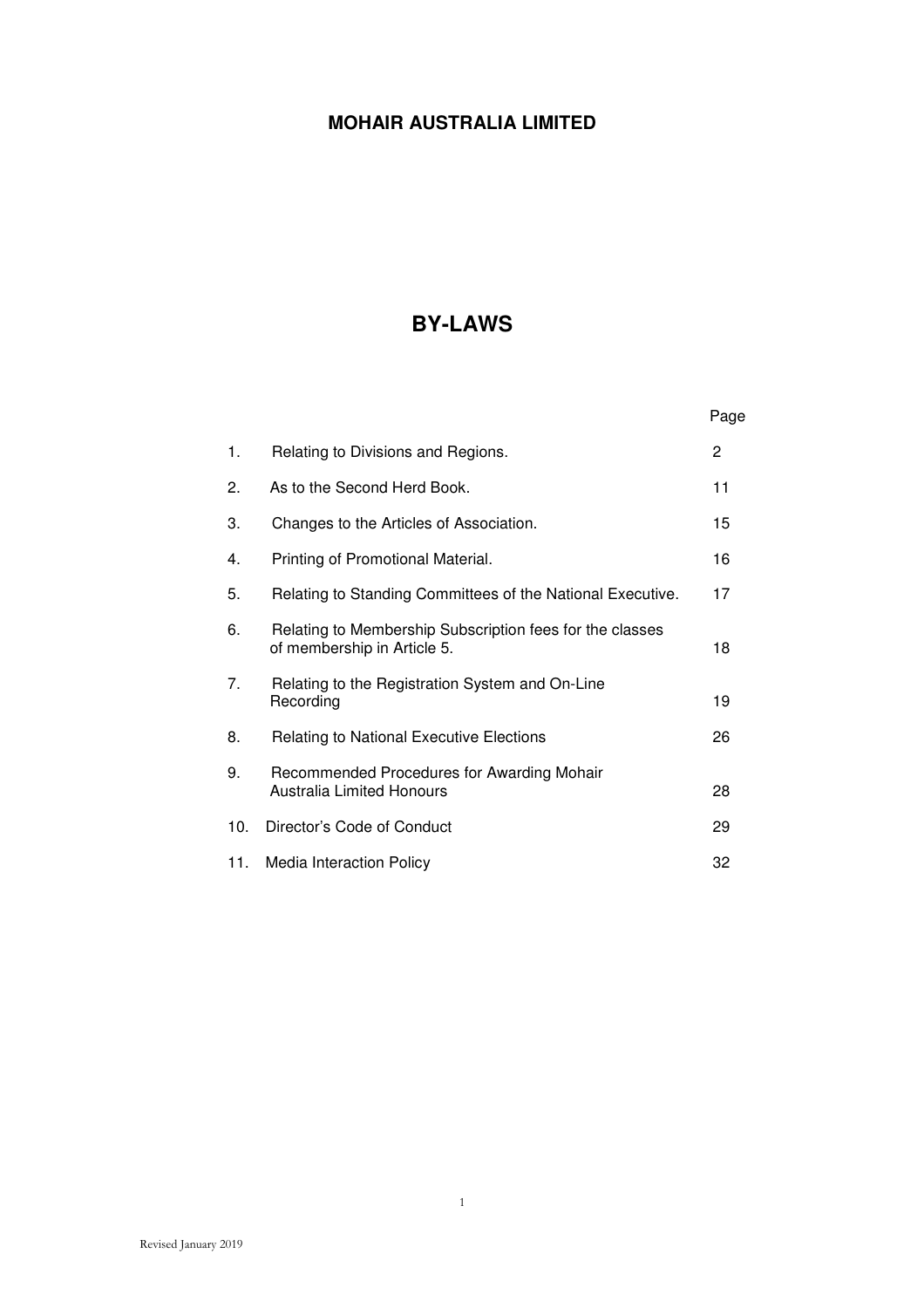### **By-law No.1.**

## **Relating to Divisions and Regions.**

### 1. Interpretation

1.1 In the interpretation of this By-law except where excluded by the context, words and phrases have the same meanings as where used in the Articles of Association.

### 2. Names of Divisions

2.1 Each Division shall be known as a Division of Mohair Australia with the name of the place in respect of which it is established immediately before the word "Division", with the exception of the Trader Division pursuant to Article 18.1.2 which shall be known as the Trader Division.

### 3. Duties of Divisions

- 3.1 Each Division shall be responsible within its jurisdiction for furthering the objects of Mohair Australia.
- 3.2 Each Division shall supply to the Mohair Australia office such information and reports as may require from time to time.
- 3.3 No Division shall purchase, lease or mortgage any property or incur any liability in excess of the amount of funds actually in hand unless it has been previously authorised in writing by Mohair Australia to do so.
- 3.4 Each Division shall encourage Regions within its Division, where appropriate, and shall ensure that its own activities and those of its Regions are consistent with the Memorandum and Articles of Association, Mohair Australia and its By-laws.
- 3.5 A Division may raise funds for such special projects as are approved from time to time by the Division Executive.
- 3.6 Each Division shall cause proper accounts to be kept with respect to:
	- (i) all sums of money received and expended by the Division and the matter in respect of which the receipt and expenditure takes place;
	- (ii) all sales and purchases of real and personal property by the Division; and
	- (iii) the assets and liabilities of the Division.
- 3.7 It shall ensure that each Region within its jurisdiction keeps proper accounts containing similar details as set forth in paragraph 3.6.
- 3.7 It shall furnish to the office of Mohair Australia its books of accounts, reports and minute books as may be required by the office of Mohair Australia, (Revised 25/9/2011).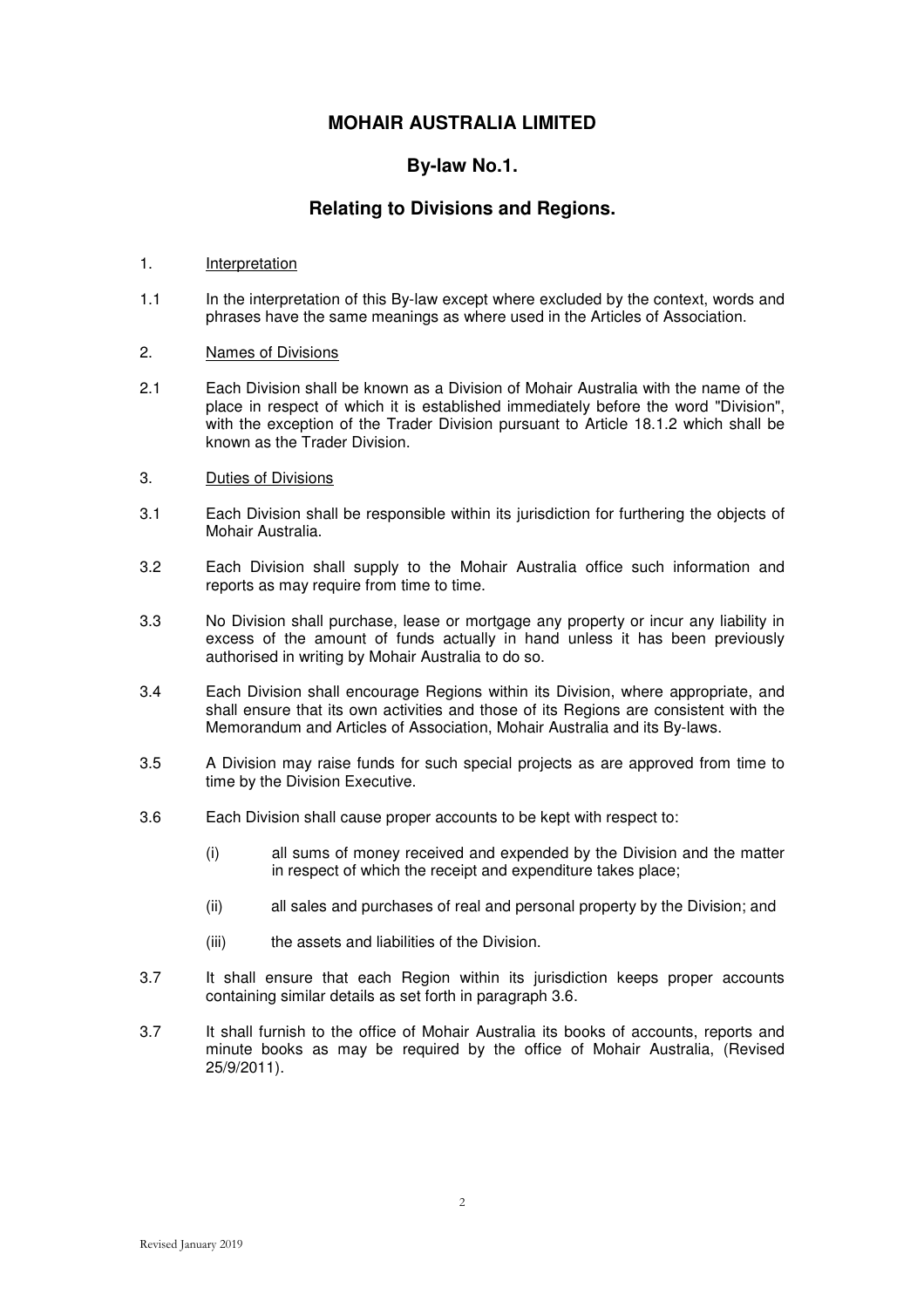### 4. Membership of Divisions

- 4.1.1 The members of a Division, with the exception of the Trader Division, shall comprise those members of Mohair Australia who reside or carry on business within a Region of that Division or who elect to be a member of such a Region.
- 4.2 A member of Mohair Australia may not be a member of more than one Region.
- 5. General Meetings of Divisions
- 5.1 General Meetings of members of a Division shall be convened in accordance with this By-law and shall be subject to the rules set out in Articles 9 & 10 with modifications as are necessary to suit the circumstances.
- 5.2 The annual general meeting of each Division must be held after August 1, but before October 1. (Revised 25/9/2010).
- 6. Division Executives
- 6.1 Each Division shall, establish a Division Executive of up to 14 members in total comprised of either:
	- (i) an equal number of nominees from each Region within the Division, or
	- (ii) an equal number of nominees from each Region within the Division and a number of elected members.
- 6.2 No person shall be eligible to hold office as a member of a Division Executive unless he is a member of Mohair Australia and a member of a Region within the jurisdiction of that Division, with the exception of the Trader Division. In addition, if a person holds office in any other stud breed society relating the angora breed of goat, he shall not be eligible to hold office as a member of a Division Executive, even if he is otherwise qualified.
- 6.3 At the first meeting by a Division Executive held after its annual general meeting it shall elect from among its members the following:
	- (i) a President
	- (ii) a Vice-President
	- (iii) an Honorary Secretary; and
	- (iv) an Honorary Treasurer.

Such elections shall be conducted in accordance with paragraph 7 hereof.

- 6.4 A member of a Division Executive shall hold office for two years and shall be eligible for re-nomination or re-election.
- 6.5 A Division in general meeting may by ordinary resolution remove any member of its Division Executive from office and may resolve to appoint another qualified person in his stead.
- 6.6 A member of a Division Executive shall be deemed to have vacated his office if he:
	- (i) ceases to be a member of Mohair Australia;
	- (ii) resigns his office by notice in writing to the Division Executive;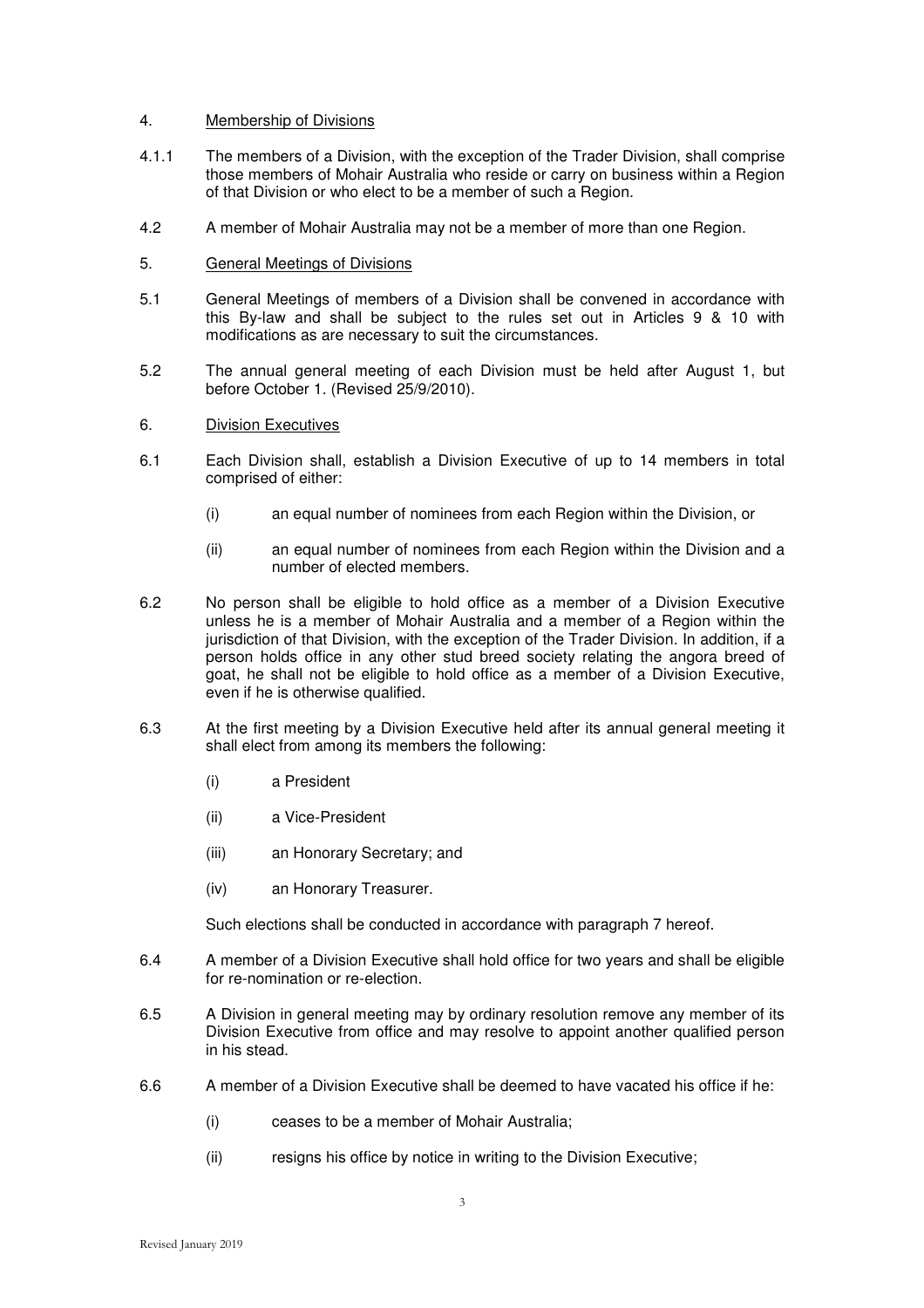- (iii) is absent without permission of the Division Executive from three consecutive meetings thereof;
- (iv) being originally nominated to office by a Region ceases to reside or carry on business within that Region or elects to be a member of another Region;
- (v) being originally elected to office ceases to reside or carry on business within any Region of that Division or if he elects to be a member of a Region in another Division;
- (vi) is directly or indirectly interested in any contract or proposed contract with the Division and fails to declare the nature of his interest in the manner required by Section 248 of the Corporations Law.
- 6.7 If there occurs a vacancy amongst those persons nominated as members of a Division Executive by the Regions, the Region which originally nominated the person pursuant to paragraph 6.1, may thereupon nominate another person as a member of the Division Executive.
- 6.8 If there occurs a vacancy amongst the persons elected as members of a Division Executive, that Division Executive shall invite the person who obtained the greatest number of votes amongst those persons who failed to be elected at the last ballot for the election of members of the Division Executive. If there be no such person or if there is such a person and he declines that invitation, the Division may appoint such a person as it thinks fit.
- 6.9 A person nominated pursuant to paragraph 6.8 or invited or appointed (as the case may be) pursuant to paragraph 6.9 shall hold office only until the person in whose stead he was nominated, invited or appointed (as the case may be) would have held office and then shall be eligible to be re-nominated or elected.
- 6.10 A member of a Division Executive being a person nominated to office by a Region, may, with prior consent in writing of the Region which originally nominated him for office, appoint a person to be his alternate or substitute member of the Division Executive during his inability for a time to act as such a member.
- 6.11 The provisions of sub-Articles 12.3 to 12.5 inclusive shall apply in the case of an alternate or substitute member of a Division Executive, with such modifications as are necessary to suit the circumstances.
- 7. Elections of Officers and Divisions
- 7.1 The election of President of a Division shall be held first and shall be conducted in accordance with the following rules:
	- (i) the Division Executive shall hold such elections in accordance with paragraph 6.3;
	- (i) the Division Executive shall appoint a Returning Officer for the purposes of the election;
	- (iii) if more than one person is proposed for the election to the office of President of a Division Executive a secret ballot shall be conducted and each member of a Division Executive who desires to exercise his right to vote shall write the name of his preferred candidate upon a ballot paper.
	- (iv) if more than one name appears on the ballot paper it shall be treated as informal; and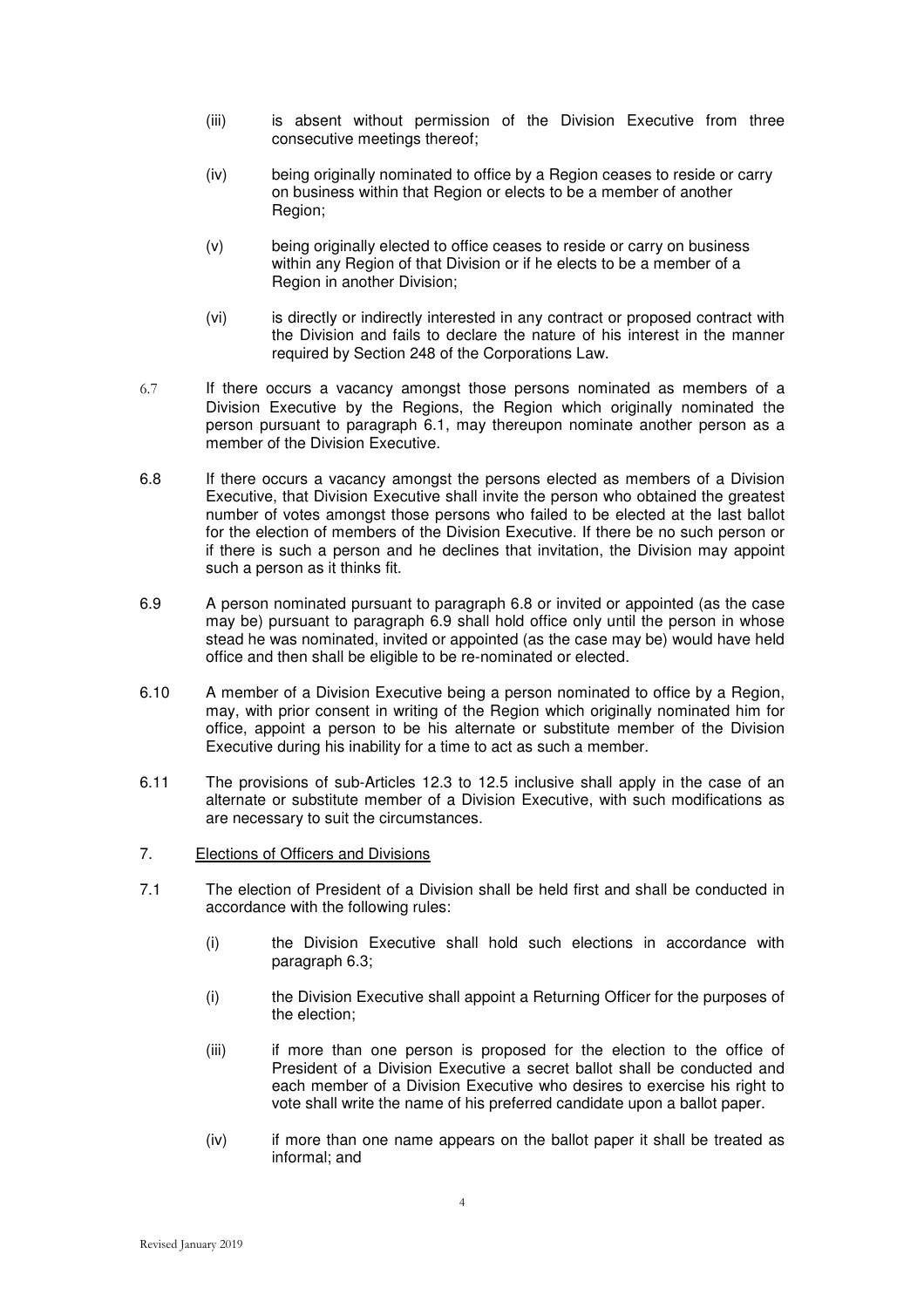- (v) upon completion of the ballot the Returning Officer shall count the votes and declare the result of the ballot. If there is an equality in the votes, the result of the ballot shall be determined by lot.
- 7.2 The rules as set forth in paragraph 7.1 apply equally for election to the officers of Vice-President, Honorary Secretary and Honorary Treasurer of a Division and the order in which they shall be elected to office is the order in which those officers appear in this paragraph.
- 8. Election of elected members of a Division Executive
- 8.1 The election of those persons to be elected as members of Division Executives shall be conducted in accordance with the rules hereinafter set forth under supervision of a Returning Officer appointed by the outgoing Divisional Executive.
- 8.2 Such elections shall be conducted by postal ballot amongst the members of each Division whose names appear on the Register of members of that Division on May the 31st in the year of the ballot.
- 8.3 No further entries shall be made in that Register until after that ballot has been conducted and the Returning Officer has issued his Certificate pursuant to paragraph 8.18.
- 8.4 Nominations for the election of elected members of a Division Executive shall be in writing, dated and signed by two members of that Division. The consent of the nominee shall be endorsed upon his nomination, failing which it shall not be treated as valid.
- 8.5 Deleted Executive Committee Meeting 26th May 1991.
- 8.6 No member of a Division shall be eligible to nominate a person to be elected as a member of a Division Executive nor shall any person be nominated to hold such office unless his name appears in the said Register of Members and he has paid all sums due and owing to Mohair Australia.
- 8.7 All nomination shall be forwarded to the Returning Officer and shall reach him no later than 5.00pm on July 1st in the year of the ballot or no later than 5.00pm on such other date as is specified by the outgoing Divisional Executive. Any nominations received after 5.00pm on July 1st aforesaid or after 5.00pm on such other date as is specified by the outgoing Divisional Executive, shall not be treated as valid.
- 8.8 The Returning Officer shall endorse upon each nomination its time and date of receipt.
- 8.9 After nominations have closed, the Returning Officer shall then cause to be prepared a ballot paper for that Division and there shall be listed therein in strict alphabetical sequence the names of those persons who have been validly nominated for office as elected members.
- 8.10 The Returning Officer shall then arrange for the ballot paper to be printed in respect of that Division and each ballot paper shall be initialled by him at the foot thereof using a red pen. There shall be printed on the ballot paper the number of members of the Division Executive to be elected pursuant to paragraph 6.1 of this By-law.
- 8.11 On or before July 30th, each member of the Division whose name is included in the Register of Members of Mohair Australia and who has paid all sums due and owing by him to Mohair Australia shall be for warded a ballot paper duly authenticated as required by paragraph 8.10 hereof. On the back of the latter envelope shall provision for the sender to include his name and address.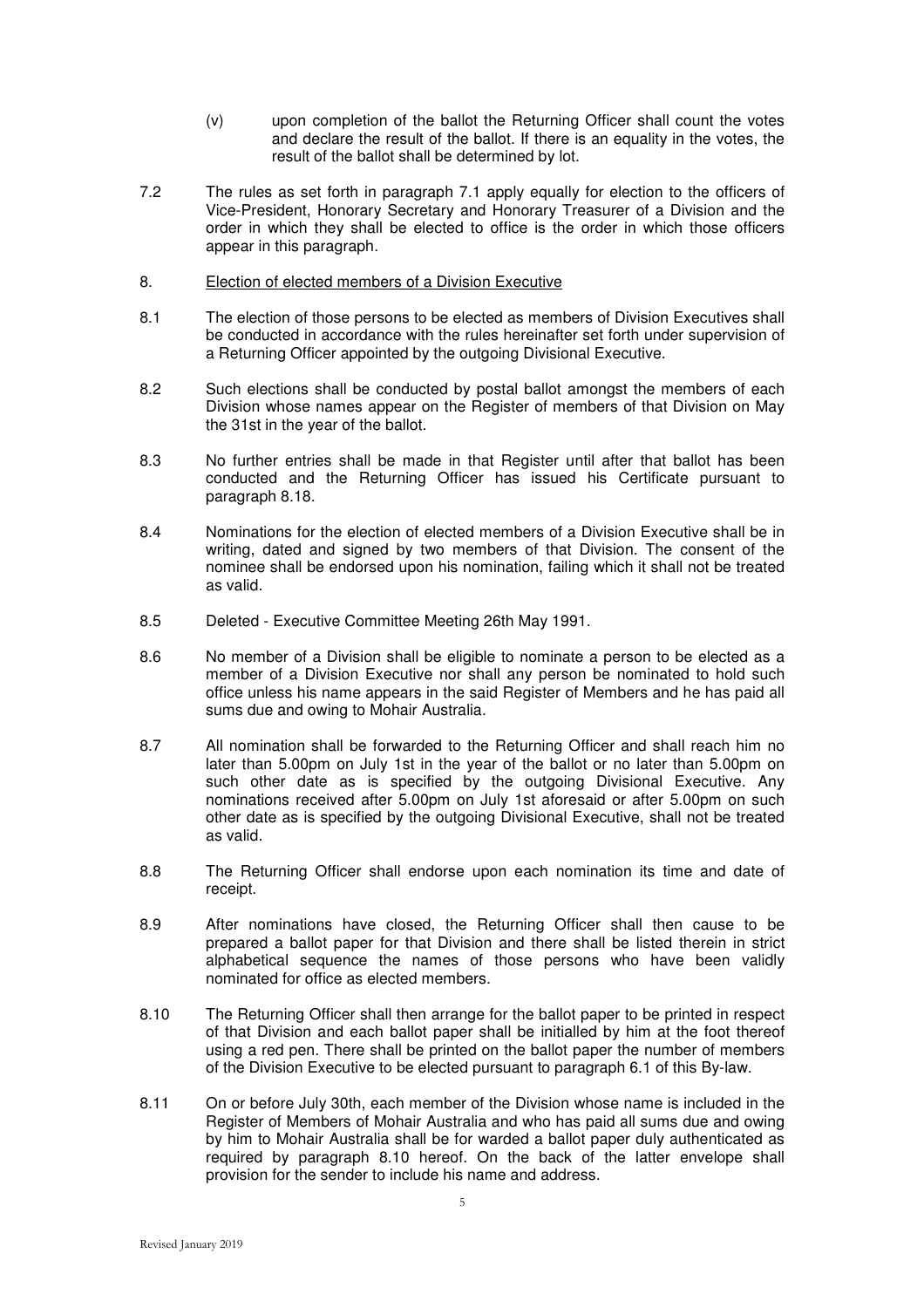- 8.12 Deleted Executive Committee Meeting dated 26th May 1991.
- 8.13 A member of a Division who desires to exercise his right to vote shall in the ballot paper forwarded to him place a cross or a tick in the square opposite the names of the candidates for whom he wishes to vote but shall not cast his vote for a number of candidates in excess of the number fixed pursuant to paragraph 6.1 of this Bylaw. If he does, his ballot paper shall be treated as informal.
- 8.14 The ballot paper shall be sealed in the envelope provided and marked "Ballot Paper", and in turn that envelope shall be enclosed in the envelope addressed to the Returning Officer with the sender's name and address completed, and forwarded to the Returning Officer.
- 8.15 If the envelope addressed to the Returning Officer does not have the sender's name and address completed on the back thereof, the envelope shall not be opened by the Returning Officer and the ballot paper included in the inner envelope shall be deemed to be informal.
- 8.16 Each ballot shall close at 5.00pm, on August 30th in the year of the ballot or no later than 5.00pm on such other date as is specified by the outgoing Divisional Executive. Any Ballot paper received after that time on that day shall be rejected.
- 8.17 Each candidate for election to office as an elected member of a Division Executive may nominate one scrutineer to be present at the time of the Returning Officer proceeds to determine the result of the ballot.
- 8.18 As soon as practical after the closing of the ballot the ballot paper received up to the time of closing thereof shall be opened by the Returning Officer who shall check to ensure that each complies with this By-law. If any ballot paper does not so comply it shall be rejected by him and his decision as to whether or not the ballot paper complies with this By-law shall be final and conclusive.
- 8.19 The Returning Officer shall count the votes cast on the ballot papers and the result shall be determined by the "first-past-the -post" system. Should there be an equality of votes for two or more candidates and it is necessary which of them shall be elected, the Returning Officer shall determine by lot which candidate shall be elected.
- 8.20 Immediately after the Returning Officer has counted the votes and determined the result of the ballot, he shall certify in writing to the President of the Division the result of that Division's ballot and declare a poll. The persons named in the Certificate of the Returning Officer shall be deemed to have been elected to hold office as elected members of the Division Executive concerned and such Certificate shall be final.
- 8.21 The Returning Officer shall forward a copy of his Certificate referred to in paragraph 8.20 to each candidate listed in the ballot paper and a copy of his record sheet as to the counting of the votes cast in the ballot.
- 8.22 At the annual general meeting of a Division, the President shall declare the result of the ballot paper in accord with the Certificate issued to him by the Returning Officer and thereafter the ballot papers shall be destroyed.
- 9. Powers and Duties of Division Executives
- 9.1 The business of the Division shall be managed by and vested in its Division Executive which may exercise all such powers of the Division as are not required by the Articles of Association of Mohair Australia or this By-law to be exercised by the Division in general meeting.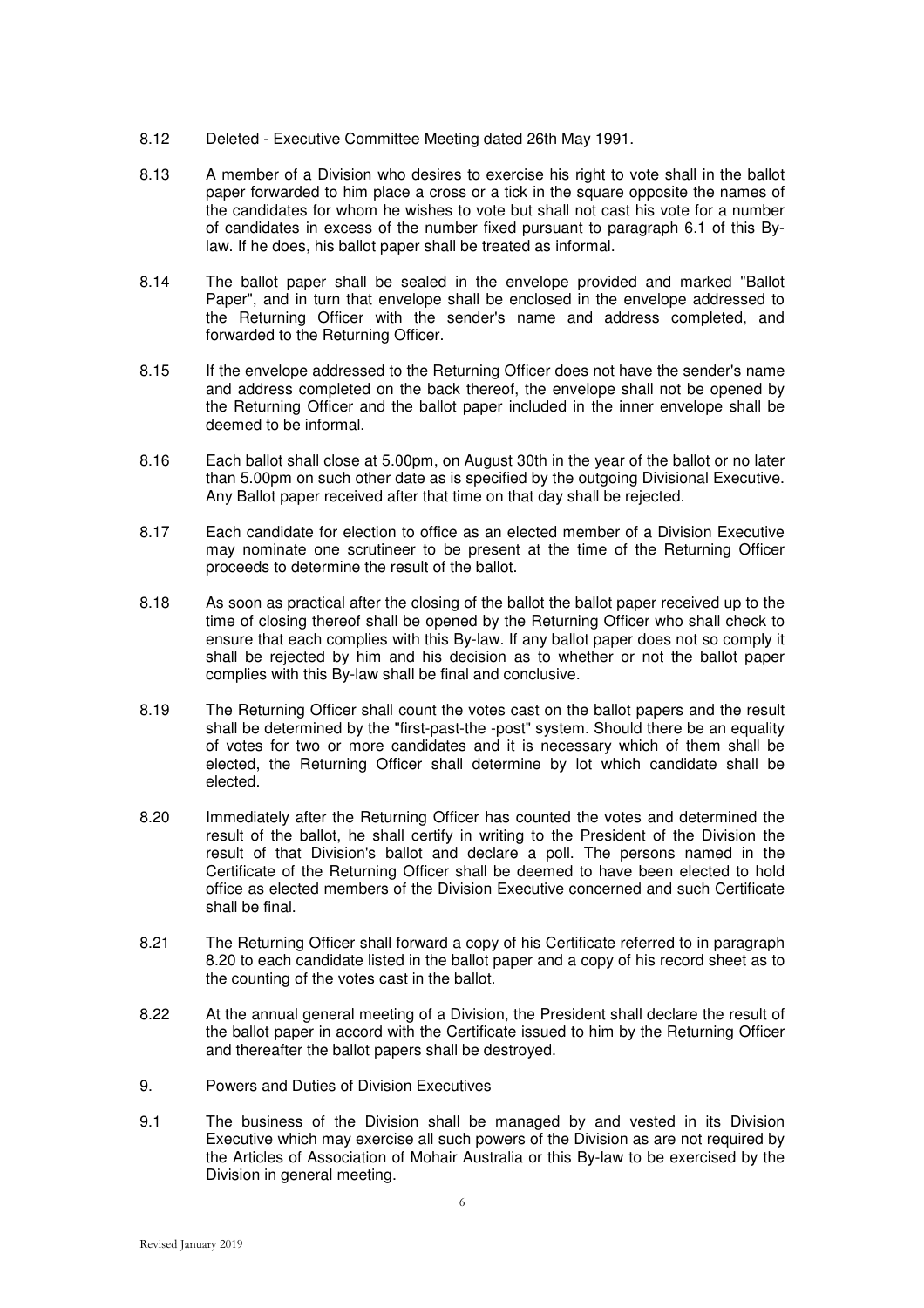- 9.2 A Division Executive may delegate any of its powers and duties to such committees as it thinks fit from time to time. Any such committee shall consist of least one member of the Division Executive and such other persons as it may determine. The powers and duties delegated to such committee shall be upon such terms and conditions as the Division Executive any determine including the fixing of a quorum for a meeting thereof. The President, Vice-President and Honorary Secretary shall be, ex-officio, members of any such committee.
- 10. Proceedings of Division Executives
- 10.1 Each Division Executive shall meet at such times and places as may be determined from time to time by it and in the absence of any such determination at such times and places as the Honorary Secretary, on the instructions of the President or on the requisition of a member of the Division Executive, shall notify to the members thereof.
- 10.2 Every member of a Division Executive shall have one vote but in the event of there being an equality of votes the President or the person presiding at a meeting of the Division Executive may exercise a second or casting vote.
- 10.3 Not less than 14 days notice shall be given to every member of the Division Executive of any meeting thereof specifying the time, place and general nature of business of such meeting, but where the President considers an emergency exists he may take such steps as he considers necessary to notify the members of the Division Executive of the proposed meeting notwithstanding that 14 days notice shall not have been given.
- 10.4 A quorum for a meeting of the Division Executive shall be three members of their Division Executive.
- 10.5 The members of the Division Executive may act notwithstanding any vacancy in their body.
- 10.6 At every meeting of the Division Executive the President shall preside as chairman or in the event of his absence, or if there is no President or if he is not present within 15 minutes of the time appointed for the holding of the meeting or is unwilling to act, the Vice-President shall preside. In the event of there being no Vice-President present within 15 minutes of the time appointed for the holding of the meeting or if he is unwilling to act, the members of the Division Executive present, provided they constitute a quorum, may elect one of their members as chairman of the meeting.
- 10.7 All acts by any meeting of the members of the Division Executive or by any person acting as a member thereof shall, notwithstanding that it be afterwards discovered that there was some defect in the appointment of any such members or person acting as aforesaid or that they or any of them were disqualified, be as valid as if every such person had been duly appointed and was qualified to be a member of the Division Executive.
- 10.8 A resolution in writing signed by all members of the Division Executive in Australia for the time being and being entitled to receive notice of a meeting thereof shall be as valid and effectual as if it had been passed at a meeting of the Division Executive duly convened and held. Any such resolution may consist of several documents in like form, each signed by one or more members of the Division Executive.
- 10.9 A Division Executive meeting may be called or held using any technology consented to by all members of the Division Executive.
- 11. Regions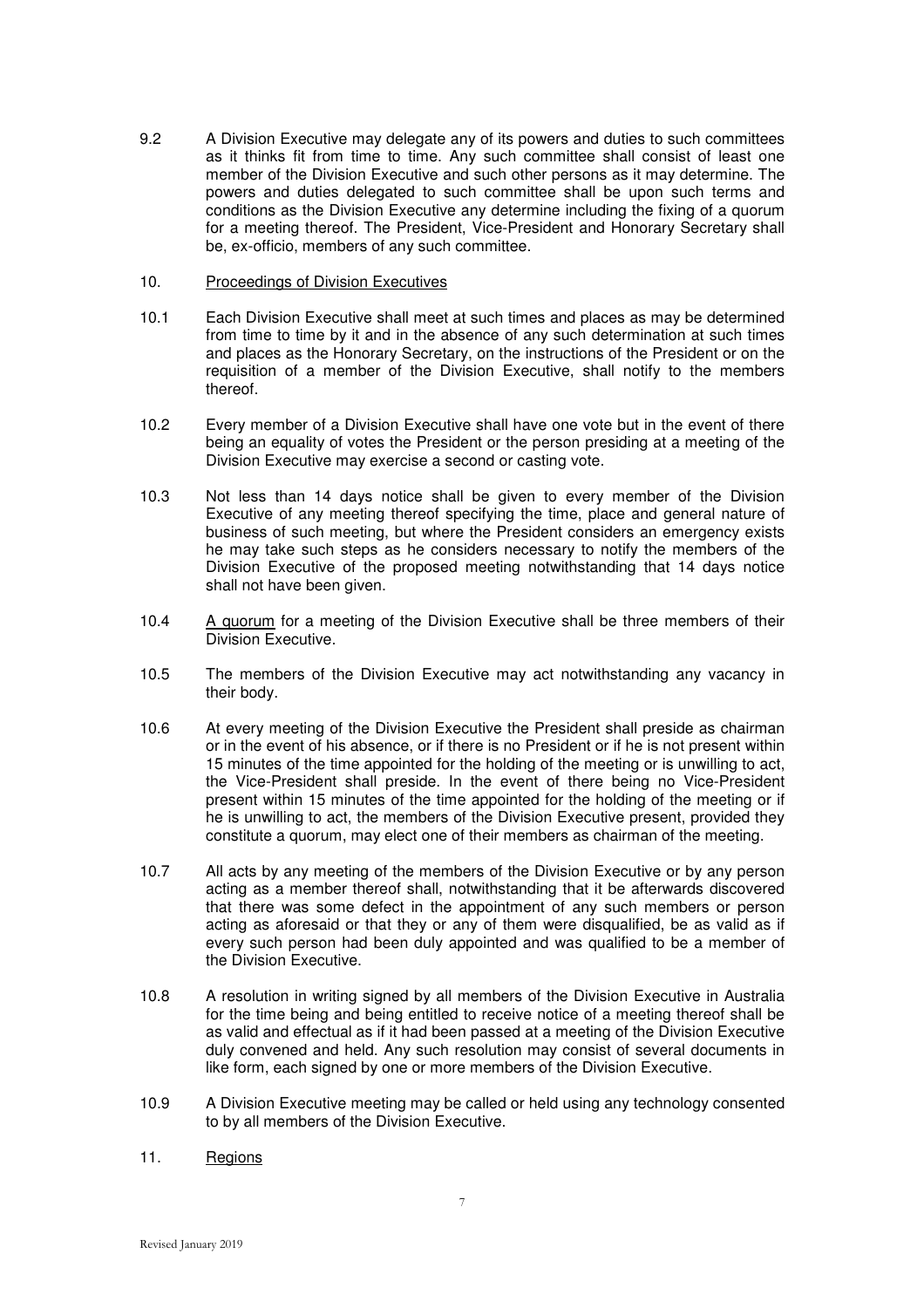- 11.1 Each Region shall hold its annual general meeting in each financial year prior to August 1.(Revised 25/9/2011)
- 11.2 Members of the Region who have paid all sums then due and owing to Mohair Australia as at May 31st in the year of election shall be eligible to elect the Regional Executive Committee and the nominee of the Region to hold office as a member of the Division Executive of that Region.
- 11.3.1 Each Region shall (biannually) at its annual general meeting elect a Regional Executive Committee which shall consist of:
	- (i) a President
	- (ii) a Vice-President
	- (iii) an Honorary Secretary;
	- (ii) an Honorary Treasurer; and
	- (v) such other persons as the Region thinks fit.
- 11.3.2 A Region Executive meeting may be called or held using any technology consented to by all members of the Region Executive.
- 11.4 A duly elected Region Committee shall elect two bank signatories who are members of Mohair Australia.
- 11.5.1 (a) General Meeting of a Region shall be convened and conducted in accordance with this By-law and shall be subject to the rules set out herein, and shall be held at such times and places as are determined by the Regional Executive Committee.
- 11.5.1 (b) A Region may hold a meeting of its members at two or more venues using any technology that gives the members as a whole a reasonable opportunity to participate.
- 11.5.2 At any such meeting each natural person being a member, may vote in person and in the case of an organisation which is incorporated, may vote through a representative of that corporation.
- 11.5.3 No business shall be transacted as any such general meeting of a Region unless a quorum of members is present at the time when the meeting proceeds to business.
- 11.5.4 A quorum for a general meeting of a Region shall be a number of members equal to either the number comprising its Regional Executive Committee plus 2, or 20 percent of the membership of the Region whichever is the lesser.
- 11.5.5 If within 30 minutes from the time appointed for the meeting, a quorum is not present at the meeting, it shall be dissolved.
- 11.5.6 The President of the Region shall preside as chairman at every general meeting or in the event of his absence, or if there is no President or if he is not present within 15 minutes of the time appointed for the holding of the meeting or is unwilling to act, one of the Vice-Presidents shall act as Chairman of the meeting. In the event of there being no Vice-President, or if neither is present within 15 minutes of the time appointed for the holding of the meeting or if neither is willing to act, the members present, shall elect one of their number to be Chairman of the meeting.
- 11.5.7 The Chairman may, with the consent of any meeting at which a quorum is present, and shall if so directed by the meeting, adjourn the meeting from time to time and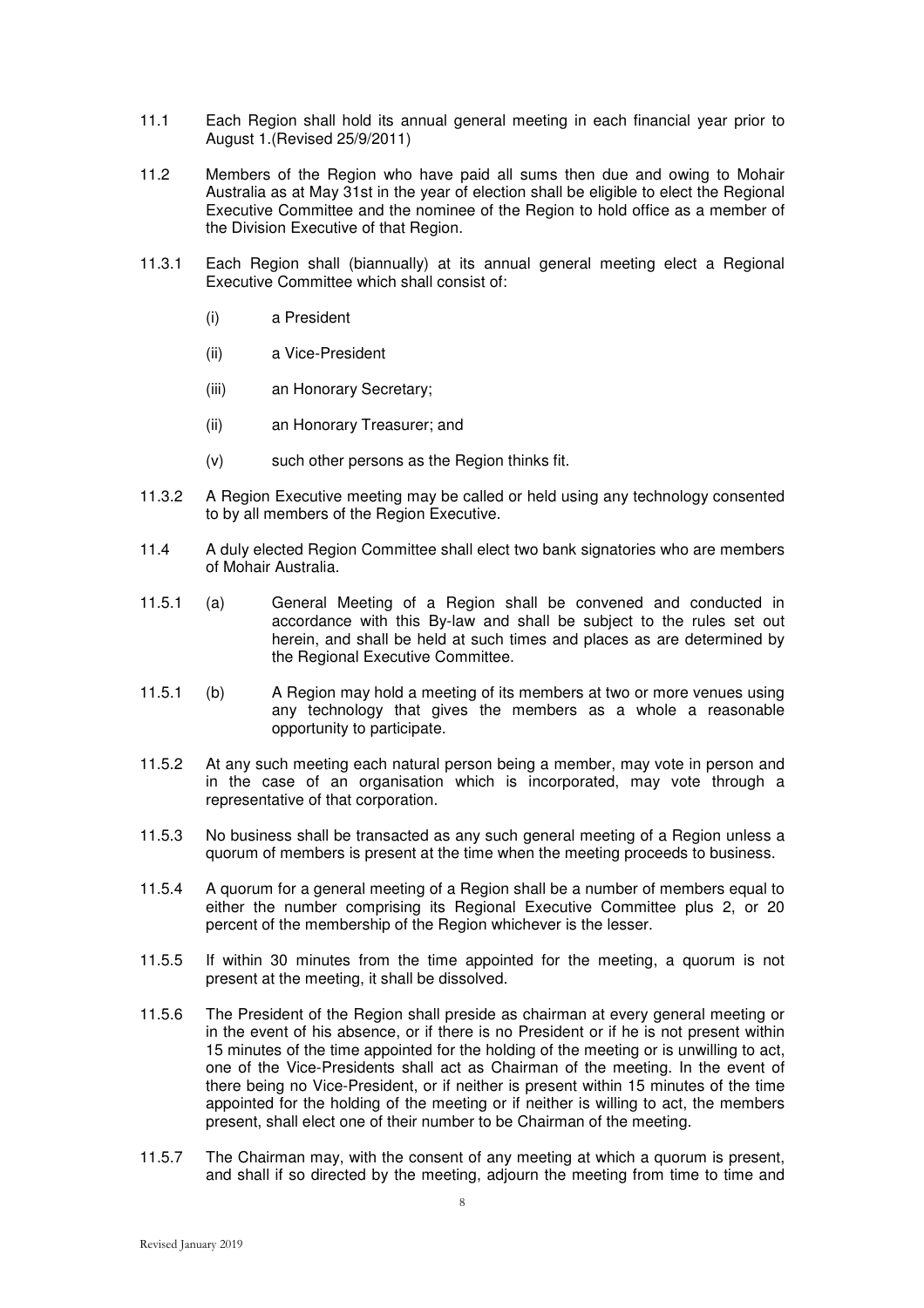from place to place, but no business shall be transacted at any adjourned meeting other than business left unfinished at the meeting from which the adjournment took place. When a meeting is adjourned for 10 days or more, notice of the adjourned meeting shall be given as in the case of an original meeting, but except for notice in that case, it shall not be necessary to give any notice of adjournment or of the business to be transacted at an adjourned meeting.

- 11.5.8 (i) At any general meeting a resolution put to the vote of the meeting shall be decided on the show of hands unless a poll is (before or on the declaration of the result of the show of hands) demanded either by the Chairman or by at least 3 members present in person.
	- (ii) Unless a poll is so demanded, a declaration by the Chairman that a resolution has, on the show of hands been carried unanimously or carried by a particular majority, or lost or not carried by a particular majority and an entry to that effect in the book containing the minutes of proceedings of the Region, shall be conclusive evidence of the fact without particulars of the number or proportion of votes recorded in favour of, or against the resolution.
	- (iii) The demand for a poll may be withdrawn.
- 11.5.9 If a poll is duly demanded, it shall be taken in such manner or either at once, or after an interval, or adjournment, or otherwise as the Chairman directs, and the result of the poll shall be the resolution of the meeting at which the poll was demanded, but a poll demanded on the election of a Chairman, or on a question of adjournment, shall be taken forthwith.
- 11.5.10 In the case of an equality of vote, whether on a show of hands or on a poll, the Chairman of the meeting at which the show of hands takes place, or at which the poll is demanded, shall be entitled to a second or casting vote.
- 11.5.11 No objection shall be raised to the qualifications of any voter except at the meeting or adjourned meeting at which the vote objected to is given or tendered and every vote not disallowed at such meeting shall be valid for all purposes. Any such objection made in due time shall be referred to the Chairman of the meeting, whose decision shall be final and conclusive.
- 11.6.1 The election of the President of a Region shall be held first, and shall be conducted in accordance with the following rules:
	- (i) The Region shall from those present at the general meeting, appoint a person to act as Returning Officer for the purposes of the election; such person need not be a member of the Region, nor a member of Mohair Australia.
	- (ii) If more than one person is proposed for election to office as President of the Region, a secret ballot shall be conducted and each member of the Region present, who desires to exercise his right to vote, shall write the name of his preferred candidate upon a ballot paper.
	- (iii) If more than one name appears upon a ballot paper, it shall be treated as informal.
	- (iv) Upon completion of the ballot the Returning Officer shall count the votes and declare the result of the ballot. If there is an equality of votes, the result of the ballot shall be determined by lot.
- 11.6.2 The rules set forth in paragraph 11.6 hereof, shall apply equally to the officers of Vice-President, Honorary Secretary, Honorary Treasurer of the Region and any

9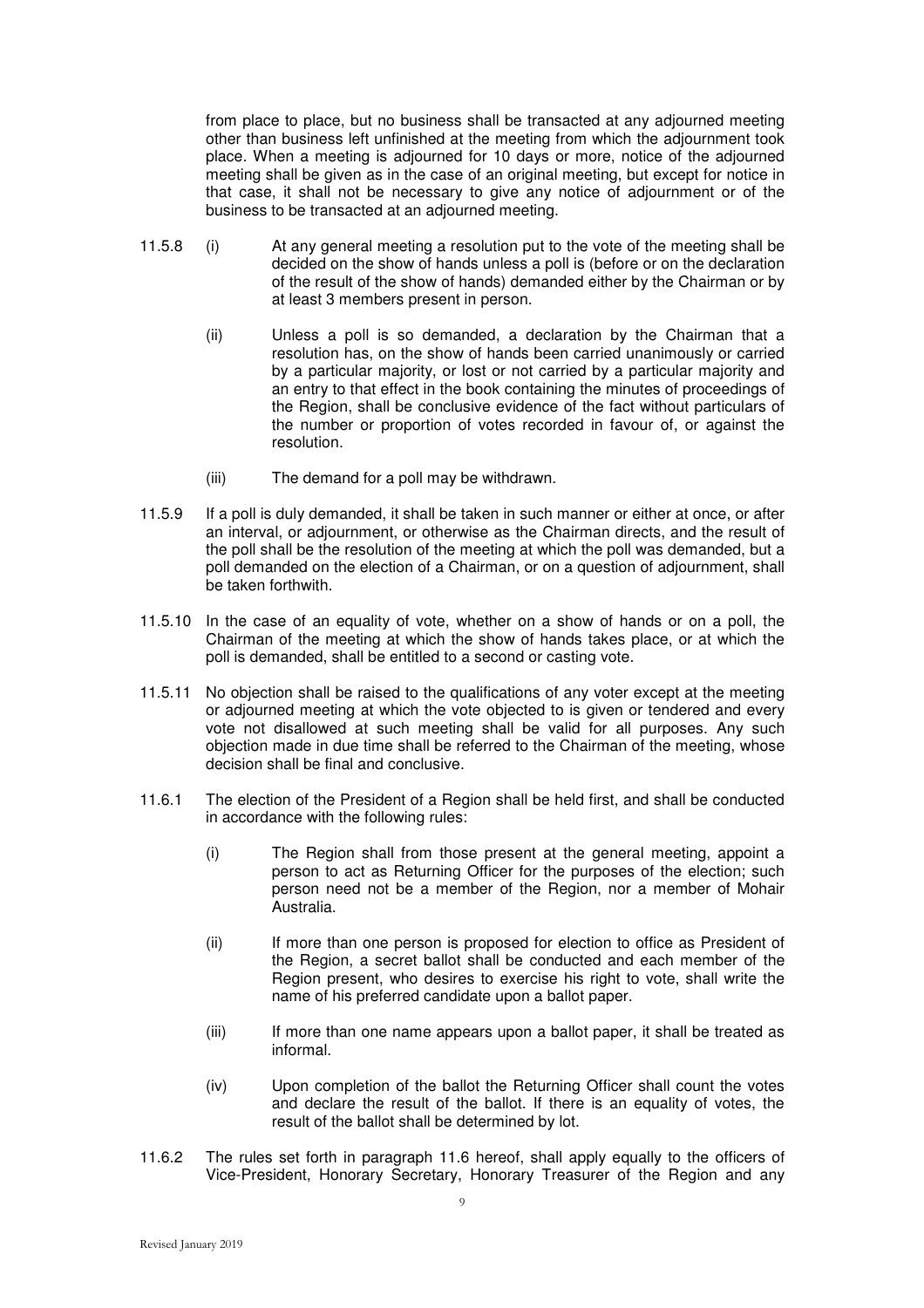nominees of the Region to hold office as members of its Division Executive and the order in which they shall be elected to those positions is the order in which those officers appear in this paragraph.

- 11.7 The Secretary of each Region shall notify the office of Mohair Australia Ltd of the results of all elections conducted within his Region within 4 days after such elections.
- 11.8 Each Regional Executive Committee shall be responsible for furthering the objectives of Mohair Australia within its Region but in addition shall:
	- (i) keep its Division informed and advised on local problems;
	- (ii) organise, in conjunction with its Division Executive, classifications of goats by an angora classifier consequent on requests received from the National Executive.
	- (iii) from time to time nominate to its Division Executive persons to be appointed either as probational angora classifiers or as angora classifiers by the National Executive.
	- (iv) from time to time recommend to its Division Executive persons to be included in a national register of judges for use by show societies;
	- (v) advise and assist breeders in its Region regarding to all matters relating to Mohair Australia;
	- (vi) at all times promote and safeguard breed standards and interests in its Region; and
	- (vii) Recommend judges to show societies within its boundaries.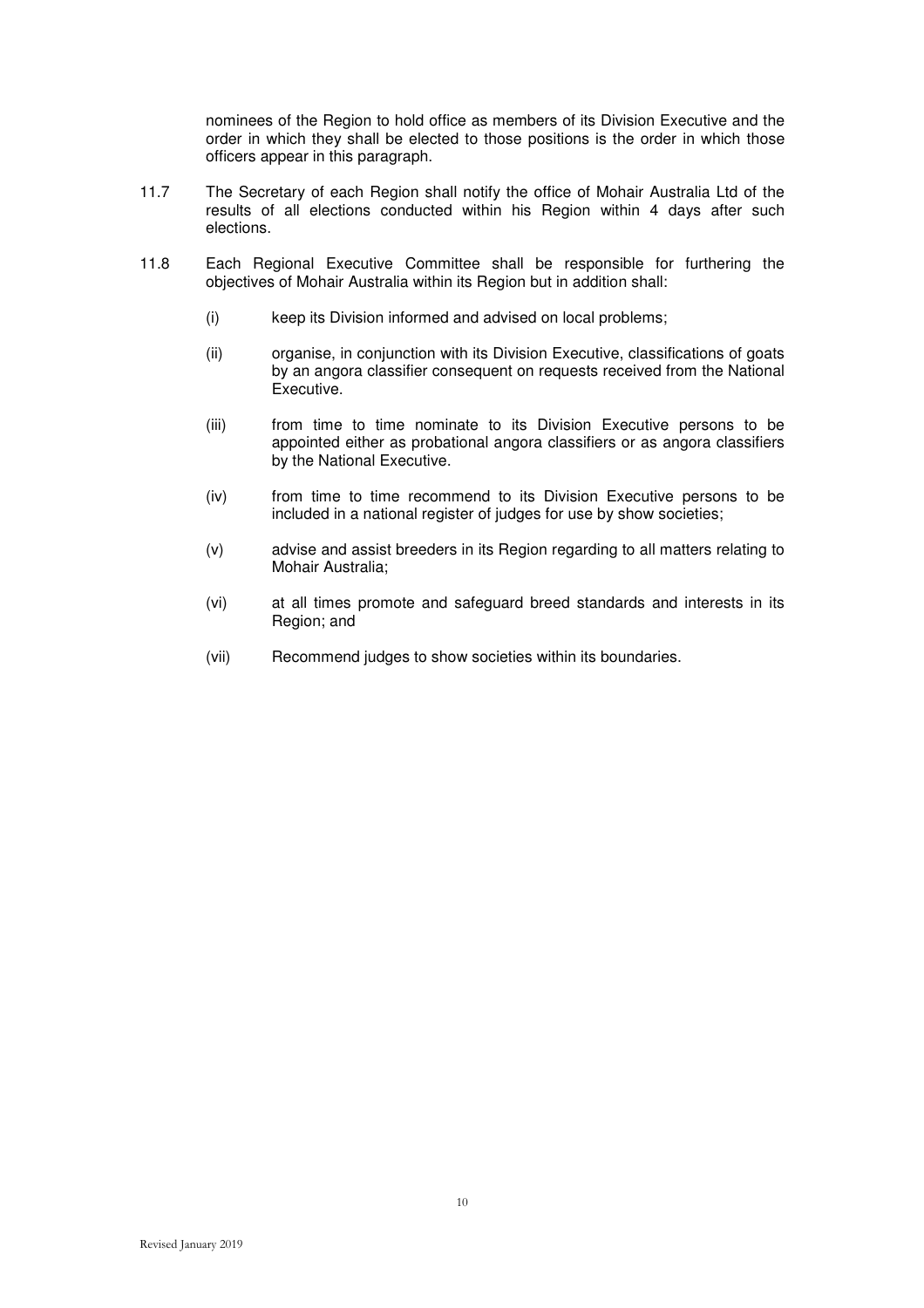## **By-law No.2.**

## **As to the Second Herd Book**

### 1. Interpretation

1.1 In the interpretation of this By-law except where excluded by the context, words and phrases have the same meanings where used in the Articles of Association.

### 2. Declaration

- 2.1 No goat which is registered in the First Herd Book shall be registered in the Second Herd Book.
- 3. Who may apply for registration
- 3.1 No person shall be entitled to have registered a goat in the Second Herd Book unless he is a member of Mohair Australia and has registered with it:
	- (i) his stud prefix; and
	- (ii) his distinguishing tattoo mark.
- 4. Information in support of applications for registration
- 4.1 An application for registration of a goat in the Second Herd Book shall be made in such form as the National Executive may from time to time prescribe. The applicant shall furnish such information in addition as may be necessary to enable Mohair Australia to register the goat therein.
- 4.2 Registration of Pure bred and appendix stud does is not compulsory. Such animals or their progeny can be registered in the appropriate section of the Herd Book if the owner so desires in accordance with the regulations set down in 6 (v) and 7.1 (v) of By-law No.2.
- 5. Inspection by Angora Classifiers
- 5.1 If an application is made to register a goat in the Pure Bred Section of the Second Herd Book and the goat subject of the application is a goat to which paragraph 6.1 (iii) or (iv) applies, it shall not be registered unless it shall have been first inspected by 2 Angora Classifiers pursuant to sub-Article 19.7 of the Articles of Association of Mohair Australia.
- 5.2 An applicant for registration of a goat in the Second Herd Book shall provide to the Angora Classifiers all information as may be reasonably required by them to enable to comply with sub-Article 19.7.
- 5.3 The Angora Classifiers may inspect the ancestors of the goat, the subject of the application for registration, if in the opinion of the National Executive it is desirable they do so.
- 5.4 Application pursuant to paragraph 5.1 shall be made in the prescribed form accompanied by the fee determined from time to time by the National Executive.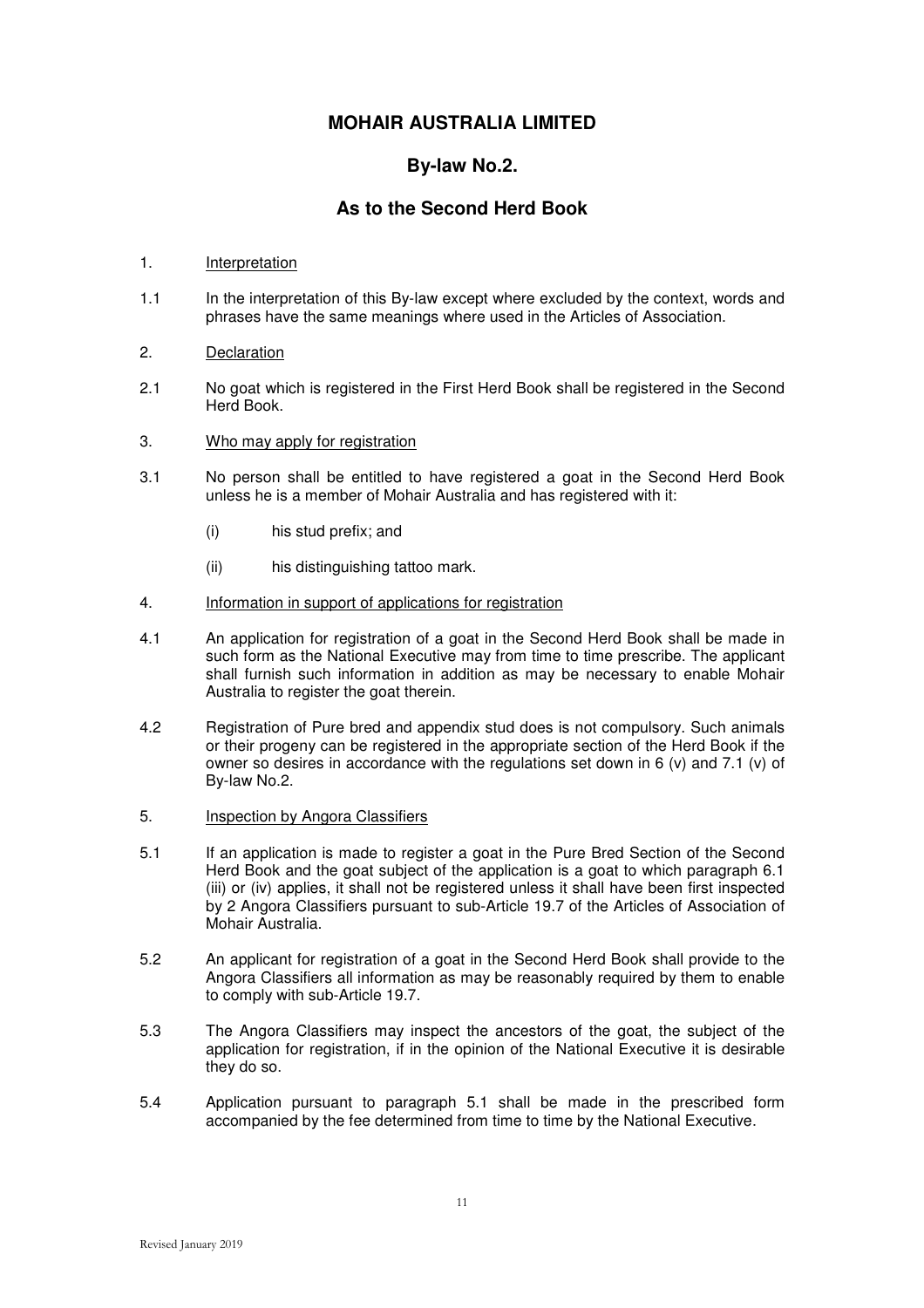### 6. Pure Bred Section

- 6.1 The following goats shall, subject to this By-law, be registrable in the Pure Bred Section of the Second Herd Book:
	- (i) a buck or doe, if it is a progeny of a buck and doe which are registered in the Pure Bred Section of the Second Herd Book or the Pure Bred Section of the First Herd Book;
	- (ii) a doe, if its sire is registered in the Pure Bred Section of the Second Herd Book or the Pure Bred Section of the First Herd Book and its dam is registered or recorded in Appendix "A" of the Second Herd Book or in Appendix "A" of the ABS Section of the First Herd Book or Grade 1 of the AMAA Section of the First Herd Book.
	- (iii) bucks or does imported into Australia and New Zealand provided they are registered at the time of their importation in an equivalent Section of a Goat Herd Book recognised by Mohair Australia;
	- (iv) a buck or doe (upon application by a member who is the owner thereof) which is registered in the Pure Bred Section of a Herd Book declared by Mohair Australia to be a recognised Herd Book; and
	- (v) A pure bred doe for which the owner furnishes a three generation pedigree and where the sire in every generation is individually registered with Mohair Australia in the Pure Bred Section of the Herd Book.
	- (vi) Such other bucks and does upon application by a member who is the owner thereof which are deemed by the National Executive to be of significant genetic merit to the Australian Angora industry to warrant registration
- 6.2 If the application is in respect of a buck or doe to which either paragraph 6.1 (iii) or (iv) applies, that buck or doe shall not be registered in the Pure Bred Section if by so doing that buck or doe would be registered in a classification in the opinion of the National Executive is superior to the classification in which it appears in its own Herd Book.
- 6.3 If the application is in respect of a doe to which paragraph 6.1 (iv) applies, then subject to paragraph 6.2 a doe may upon application by a member who is the owner thereof be registered in one of the Appendices or other Section of the Second herd Book considered by the National Executive to be appropriate and proper for that doe.
- 6.4 If the application is in respect of a buck or doe to which paragraph 6.1 (iv) applies, the applicant shall furnish, upon request by the National Executive, a verified copy of the pedigree of the goat in respect of which the application is made and that pedigree must be traceable without flaw on both its sire's and dam's side to bucks and does already registered in the Pure Bred Section of either the First or Second Herd Book.

### 7. Appendices

- 7.1 The following goats shall, subject to this By-law, be registrable in the following Appendices:
	- (i) Appendix "A" a doe provided its sire is registered in the Pure Bred Section of the Second Herd Book or the Pure Bred Section of the First Herd Book and its dam is registered or recorded in Appendix "B" of the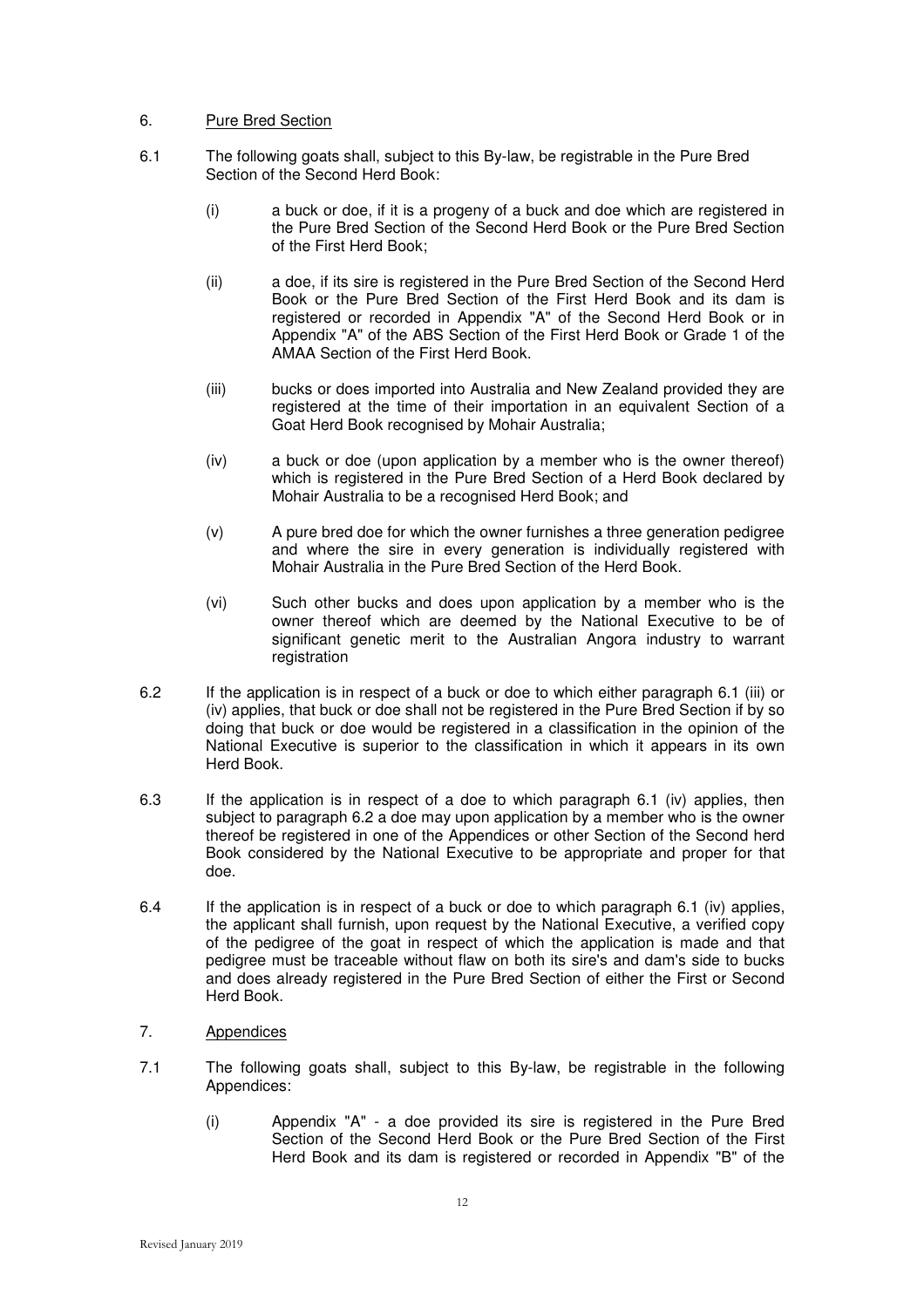ABS Section of the First Herd Book or Grade 2 of the AMAA Section of the First Herd Book or Appendix "B" Section of the Second Herd Book;

- (ii) Appendix "B" a doe provided its sire is registered in the Pure Bred Section of the Second Herd Book or the Pure Bred Section of the First Herd Book and its dam is registered or recorded in Appendix "C" of the ABS Section of the First Herd Book or Grade 3 of the AMAA Section of the First Herd Book or Appendix "C" Section of the Second Herd Book;
- (iii) Appendix "C" a doe provided its sire is registered in the Pure Bred Section of the Second Herd Book or the Pure Bred Section of the First Herd Book and its dam is registered or recorded in Appendix "D" of the ABS Section of the First Herd Book or Appendix "D" of the Second Herd Book;
- (iv) Appendix "D" a doe provided its sire is registered in the Pure Bred Section of the Second Herd Book or the Pure Bred Section of the First Herd Book whose dam is a fleece bearing animal.
- (v) A doe may be registered in the appropriate Appendix Section of the Herd Book providing a full pedigree of the upgrading of the doe is furnished and the sire in every generation is individually registered with Mohair Australia in the Pure Bred Section of the Herd Book.
- 7.2 No doe shall be registered in a particular Appendix referred to in paragraph 7.1 if by so doing that doe would be registered in a classification in the opinion of the National Executive superior to the classification in which it appears in its own Herd Book.
- 7.3 No buck shall be registered in any of the Appendices of the Second Herd Book.
- 7.4 An applicant who applies for registration of a goat in one of the Appendices to the Second Herd Book may elect by notice in writing addressed to Mohair Australia to have that goat registered in an Appendix of a lower classification in which it would otherwise be and Mohair Australia shall register the goat accordingly.
- 8. General Provisions as to the Second Herd Book
- 8.1 If a goat is registered in both the ABS and AMAA Sections of the First Herd Book at different classifications, the applicant applying for registration of its progeny in the Second Herd Book shall nominate which identification reference is to be recorded in the Second Herd Book.
- 8.2 No goat shall be registered in the Second Herd Book unless in the opinion of Mohair Australia it conforms to the breeding standards.
- 8.3 The National Executive shall have the power to de-register any goat from any section or Appendix of the Second Herd Book if, in its opinion it is unworthy of continued registration therein.
- 8.4 The National Executive shall have the power to register a doe registered in a particular section or Appendix of the Second Herd Book in a lower section of the Appendix of the Second Herd book if, in its opinion, it should do so.
- 8.5 Every goat in respect of which an application for registration in the Second Herd Book is made may be named but such name shall not contain more than 3 words including the stud prefix. The total number of letters in the said 3 word shall not exceed 25.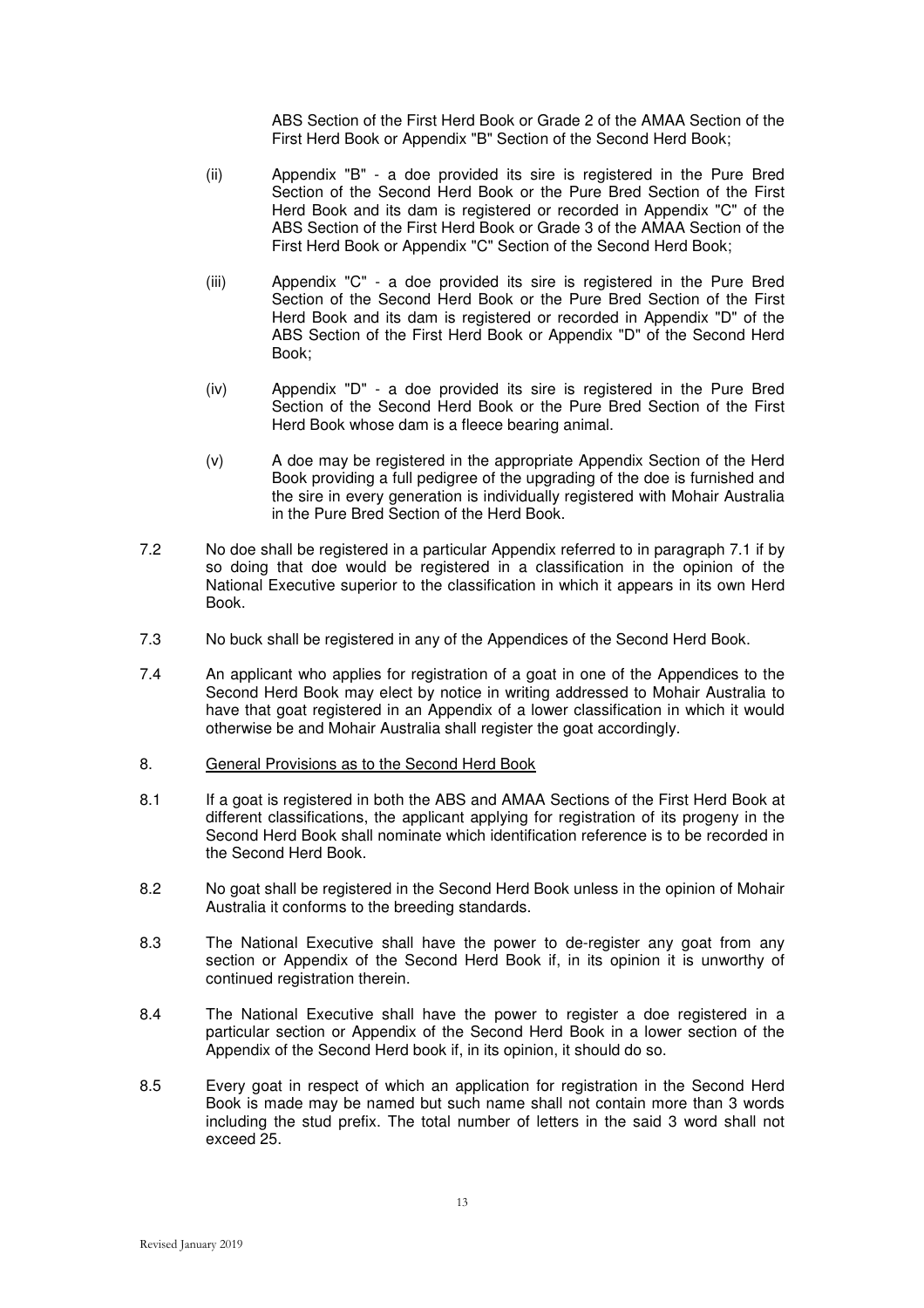- 8.6 A goat registered in the Second Herd Book shall be described or refereed to in any publication by its registered Second Herd Book number.
- 8. Stud Prefixes and Distinguishing Tattoo marks
- 9.1 Fees payable to Mohair Australia for registration of stud prefixes and distinguishing tattoo marks shall be determined from time to time by the National Executive provided however that no such fees shall be payable by a member who immediately prior to the incorporation of Mohair Australia was a member of either the ABS or AMAA.
- 9.2 All stud prefixes and distinguishing tattoo marks shall be distinctive and the National Executive may decline to register either thereof if in its opinion either is considered by it to be unsuitable.
- 9.3 The stud prefix shall be used as a part of the name of every goat submitted for registration in the Second Herd Book.
- 9.4 A stud prefix shall not be transferable except with the consent of the National Executive.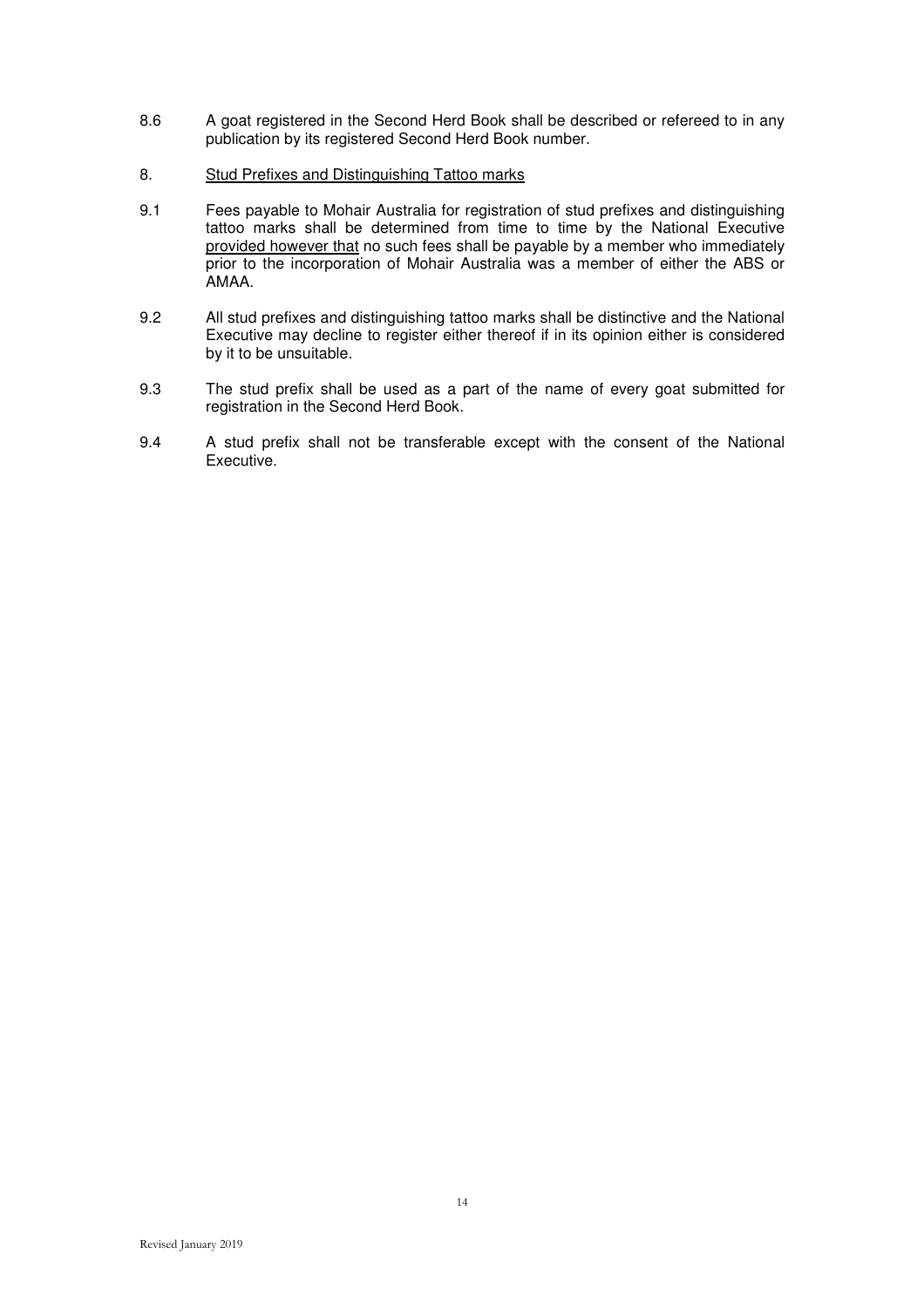## **By-law No.3.**

## **Relating to Changes to the Articles**

1. Any changes proposed to the Articles of Association being placed before an Annual General Meeting of Mohair Australia by an individual member, Region or Division must specify the exact wording of the change or changes required, otherwise they will be ruled out of order.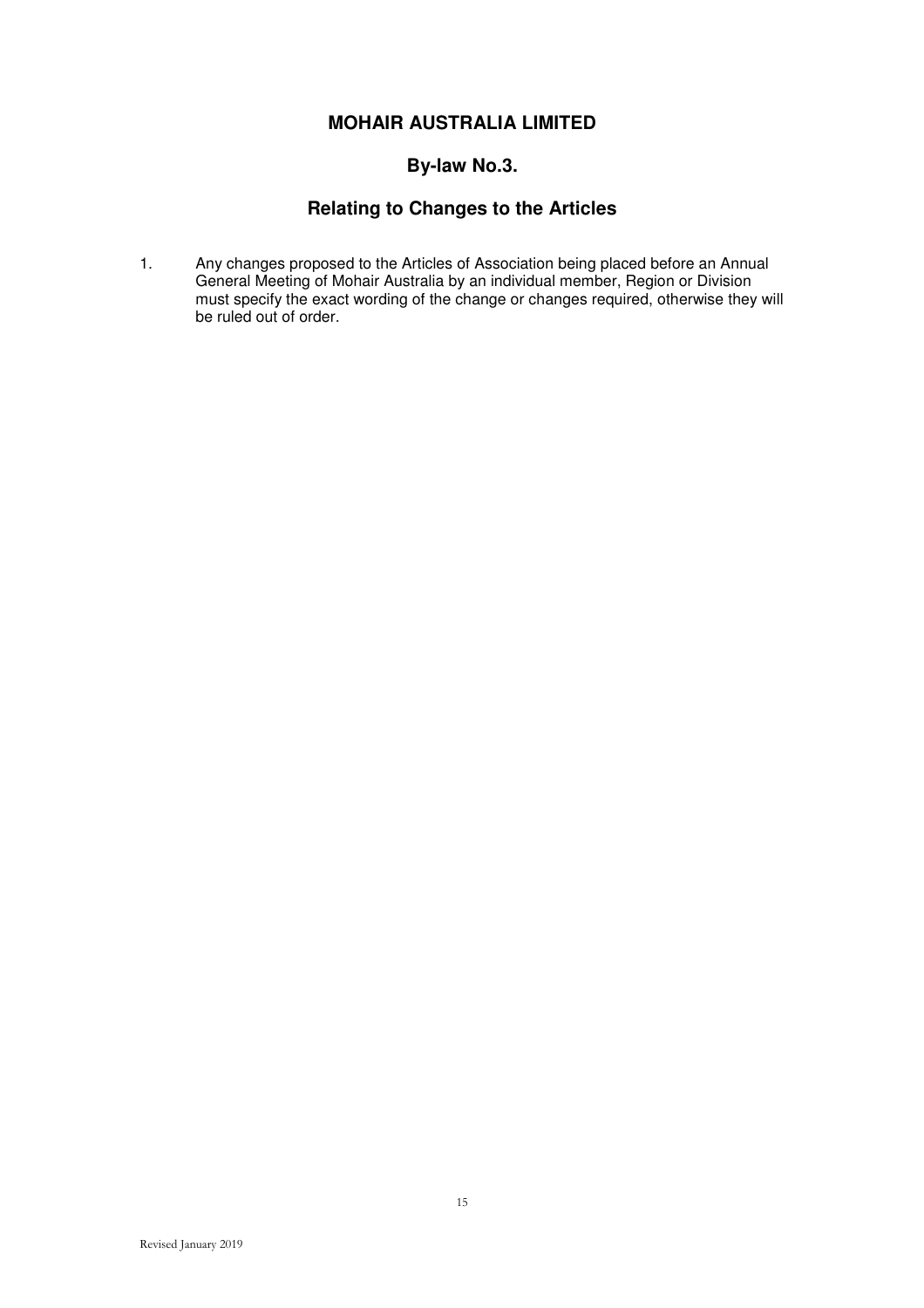## **By-Law No. 4.**

## **Relating to Promotional Material**

1. All promotional material being developed, and issued in the name of Mohair Australia Ltd, should be submitted to the National Executive for approval prior to printing and circulation. Promotional material is not intended to refer to internal newsletters etc., but to all material available for public distribution.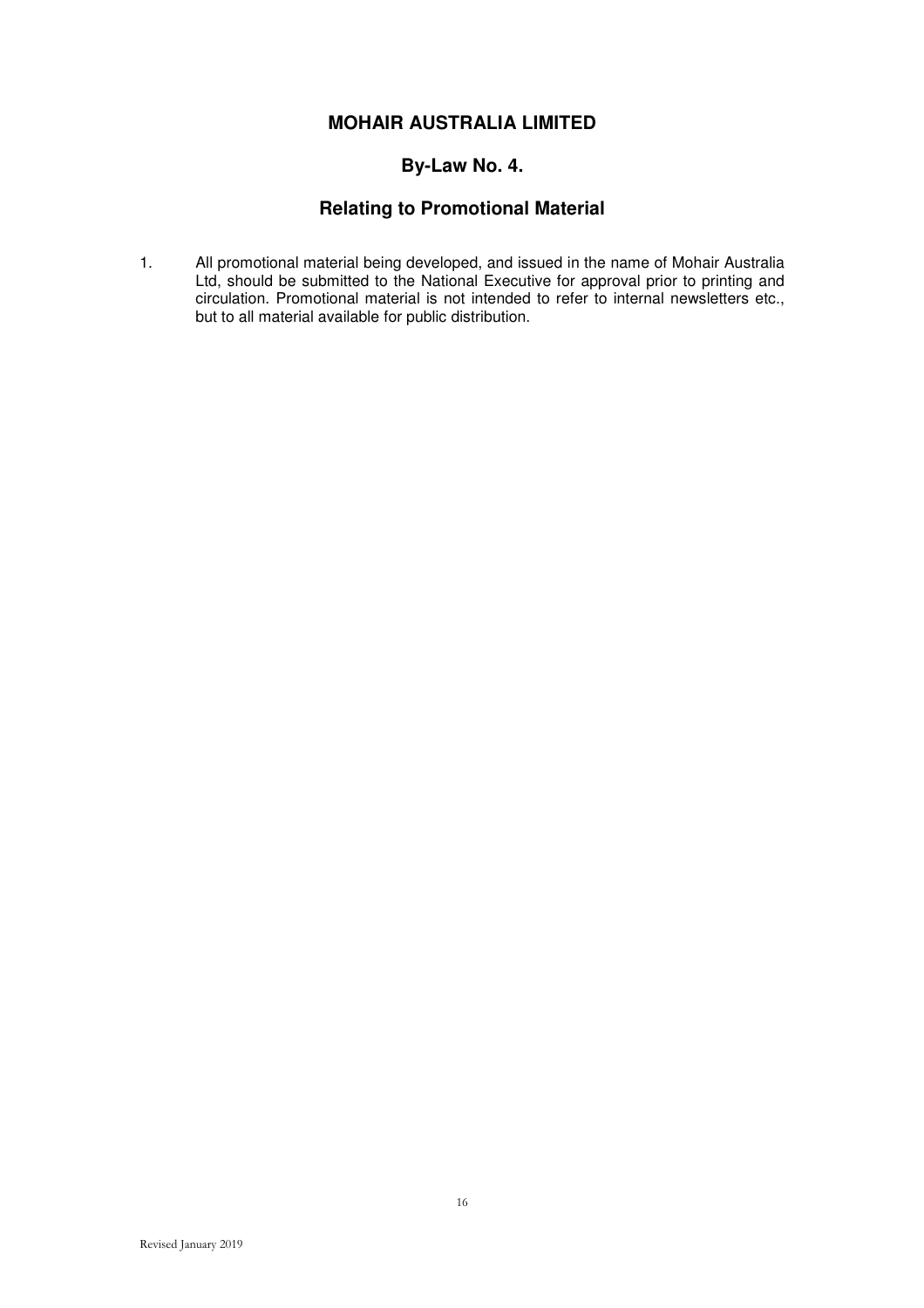### **By-Law No. 5.**

## **Relating to Standing Committees of the National Executive**

Overview: In accordance with Article 15, the National Executive may delegate any of it's powers and duties to such committees as it may think fit from time to time.

Purpose: Each committee shall within its area of chartered responsibility:

- 1. Review and report operational performance against approved plans.
- 2. Provide advice to the National Executive.
- 3. Review policy and procedures, and when necessary recommendations for change to the National Executive.
- 4. Make decisions only where specific authority has been delegated by a minuted decision of the National Executive, including the commitment of or use of company resources and monies.

Membership: (for each committee)

- 1. The committee shall include a Director of Mohair Australia Ltd.<br>2. The National President shall be an ex-officio member.
- 2. The National President shall be an ex-officio member.<br>3. Total membership shall be no less than three (3) and
- Total membership shall be no less than three (3) and not more than seven (7).

### **CHARTER**

The Charter of the said committee shall be forwarded to the National Board for approval.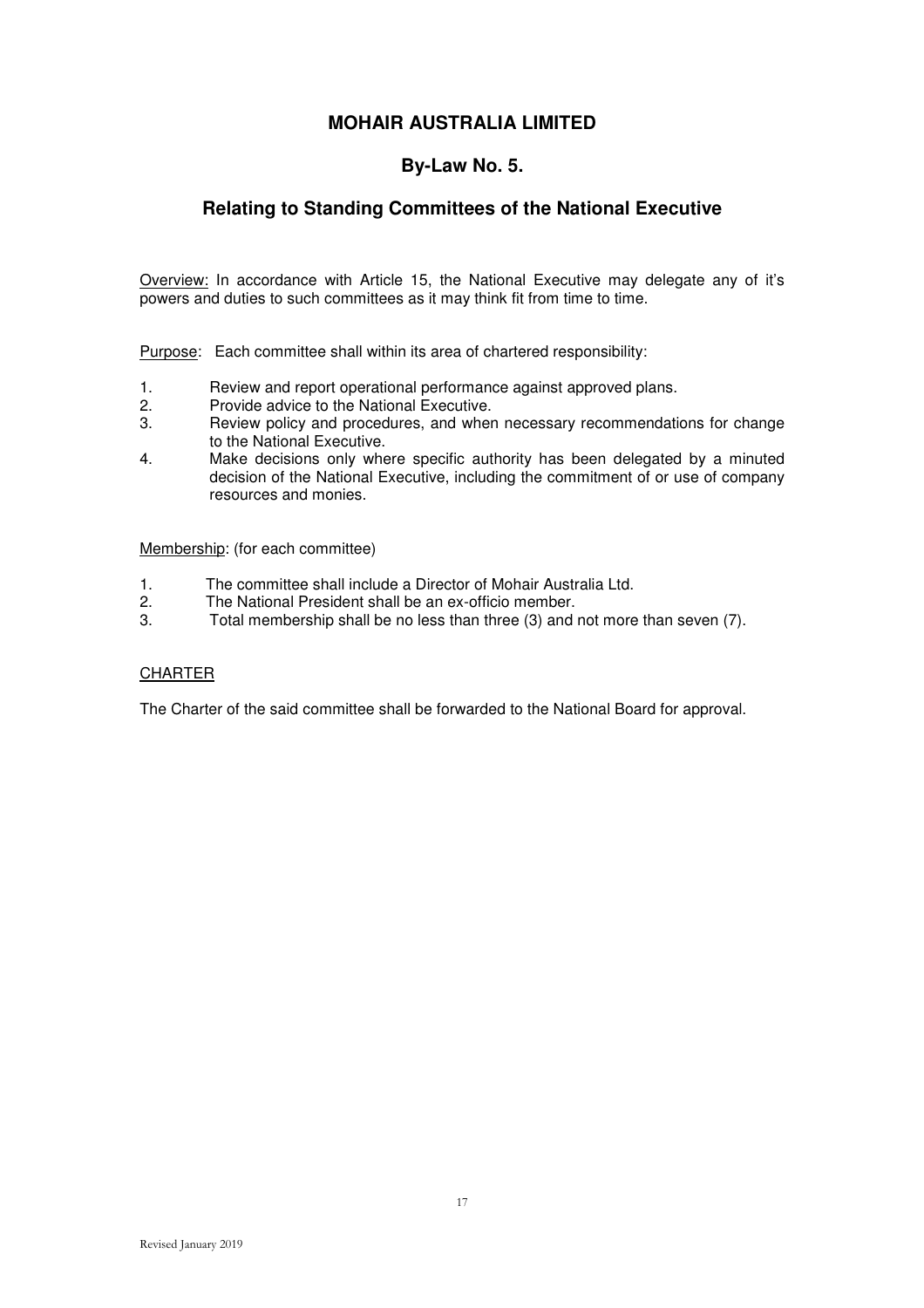## **By-Law No. 6.**

## **Relating to Membership Subscription fees for the classes of membership in Article 5**

| Breeder -               | 5.2.2(i)<br>(b) | Persons who or corporations which -<br>are willing to pay a Subscription as determined by the National<br>Executive in accordance with Article 7 - currently \$150.00                                                       |
|-------------------------|-----------------|-----------------------------------------------------------------------------------------------------------------------------------------------------------------------------------------------------------------------------|
| Commercial - 5.2.3 (i)  | (b)             | Persons who or corporations which -<br>are willing to pay a Subscription as determined by the National<br>Executive in accordance with Article 7 by – currently $$100.00$                                                   |
| Trader -                | 5.2.4(i)<br>(b) | Persons who or corporations which -<br>are willing to pay a Subscription as determined by the National<br>Executive in accordance with Article 7 - currently $$150.00$                                                      |
| Education - $5.2.5$ (i) | (c)             | Educational institutions being bodies corporate or unincorporated<br>institutions which -<br>are willing to pay a Subscription as determined by the National<br>Executive in accordance with Article 7 - currently \$150.00 |
| Junior -                | 5.2.6(i)<br>(c) | Persons who are 18 years of age or younger who -<br>are willing to pay a subscription as determined by the National<br>Executive in accordance with Article 7 - currently $$50.00$                                          |
| Ordinary -              | 5.2.7(i)<br>(c) | Persons who or corporations which -<br>are willing to pay a subscription as determined by the National<br>Executive in accordance with Article $7$ - currently $$60.00$                                                     |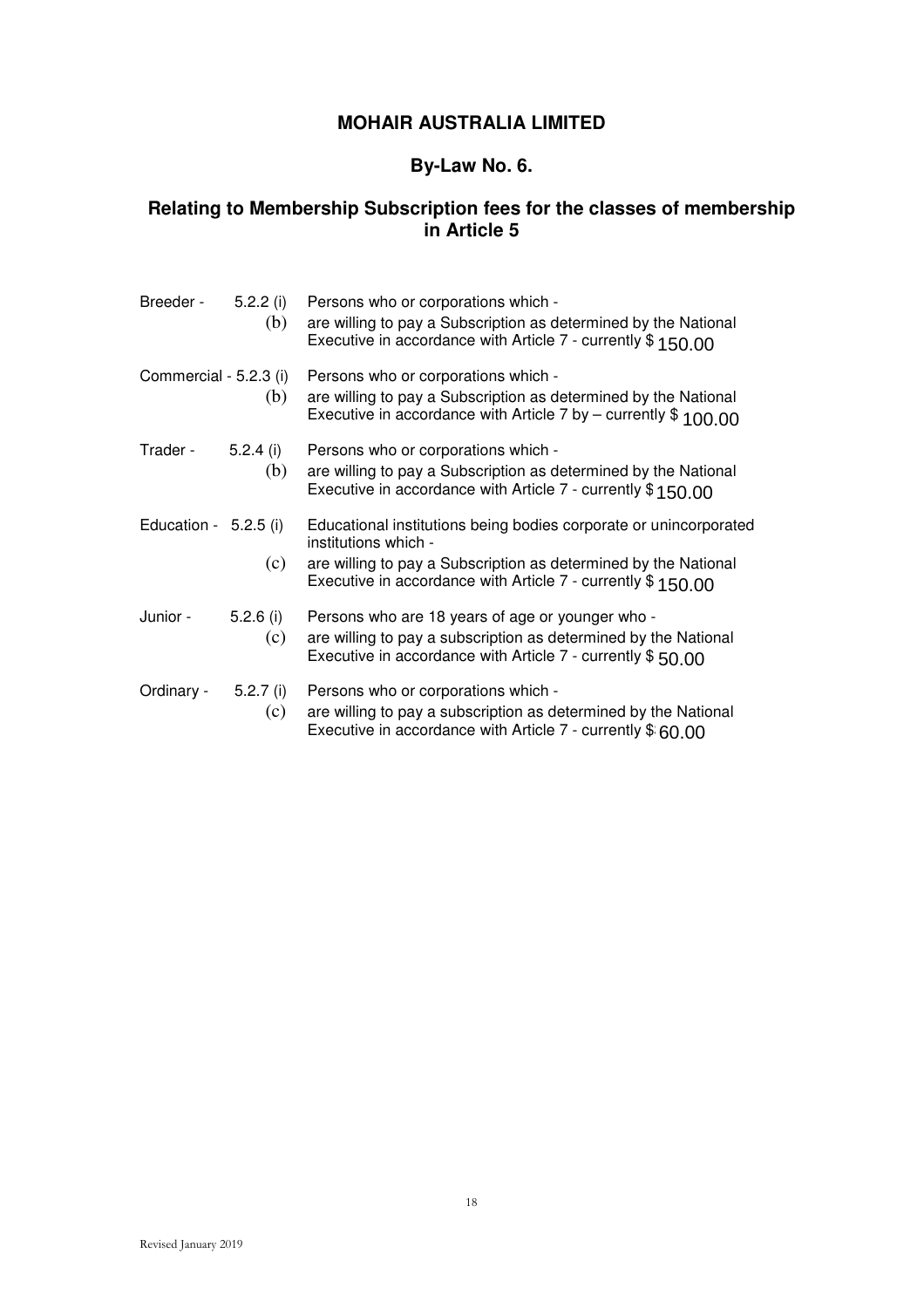### **Updated and Adopted by the Mohair Australia Board on 20/9/02**

## **MOHAIR AUSTRALIA LIMITED**

## **By-Law 7.**

### **Breed Regulations pertaining to the adoption of On-Line Recording.**

### **1. Preamble**.

- 1.1 Mohair Australia has developed a new method of recording breed information using Online facilities. This development has stimulated a review of the breed rules. The following paragraphs summarise the rules, which are to apply to all recording/registration for Mohair Australia Ltd. They supersede regulations and policies adopted since the inception of "the Second Herd Book" organised under the auspices of the Angora Mohair Breeders of Australasia Ltd (AMBA) and presented in By-Law 2 of the AMBA and Mohair Australia Ltd Articles of Association.
- 1.2 Where conflict or contradiction occurs, this By-Law supersedes the provisions made in By-Law 2.
- 1.3 It should be noted that this By-Law, as far as possible, seeks to retain the historical protocols and policies developed over the last 18 years but advances and simplifies registration/recording in the light of the commercialisation of breeding and the requirements of on-line recording and registration. The principal objective of this By-Law is to facilitate centralised data collection and the validation of that data, and so strengthen the role of Mohair Australia and improve confidence in the Angora Breed in Australia.
- 1.4 To achieve this, a new level of recording has been introduced to validate breed information of all animals in the breeding flocks of members of Mohair Australia Ltd. This "Recorded" status for animals is regarded as fundamental to establishing the reputation of flocks within Mohair Australia Ltd and will be both economical and routine once established. This will be facilitated by on-line data entry by breeders. Initially, recording will also be available using a "paper based" system but this will be more expensive than the on-line method because of the need for staff to enter and process the paper based applications. The "paper based" system will eventually be phased out.
- 1.5 "Registered" status for animals will usually be applied to bucks, and to does bred or sold for the purpose of breeding bucks.
- 1.6 While the existing Appendix system is being maintained in the short term to allow the completion of "upgrading", no further introductions at the Appendix D level are envisaged and the breed will move towards the concept of containing only Pure Bred animals (ie animals in the numbered section of the herd book - see 2.20).

### **2. Definitions**.

- 2.1 "Mohair Australia Ltd", the successor to the Angora Mohair Breeders of Australia Ltd (AMBA), is the company under which the recording and registration of Angora Goats is organised.
- 2.2 The "National Executive" of Mohair Australia Ltd is the Board of Directors of Mohair Australia Ltd as defined in the Articles of Association.
- 2.3 The "Agricultural Business Research Institute (ABRI)" is the organisation given the responsibility of keeping the breeding records of Mohair Australia Ltd.
- 2.4 The "Breeder" is the owner or lessee of the dam (or surrogate dam) of an Angora goat at the time of its birth.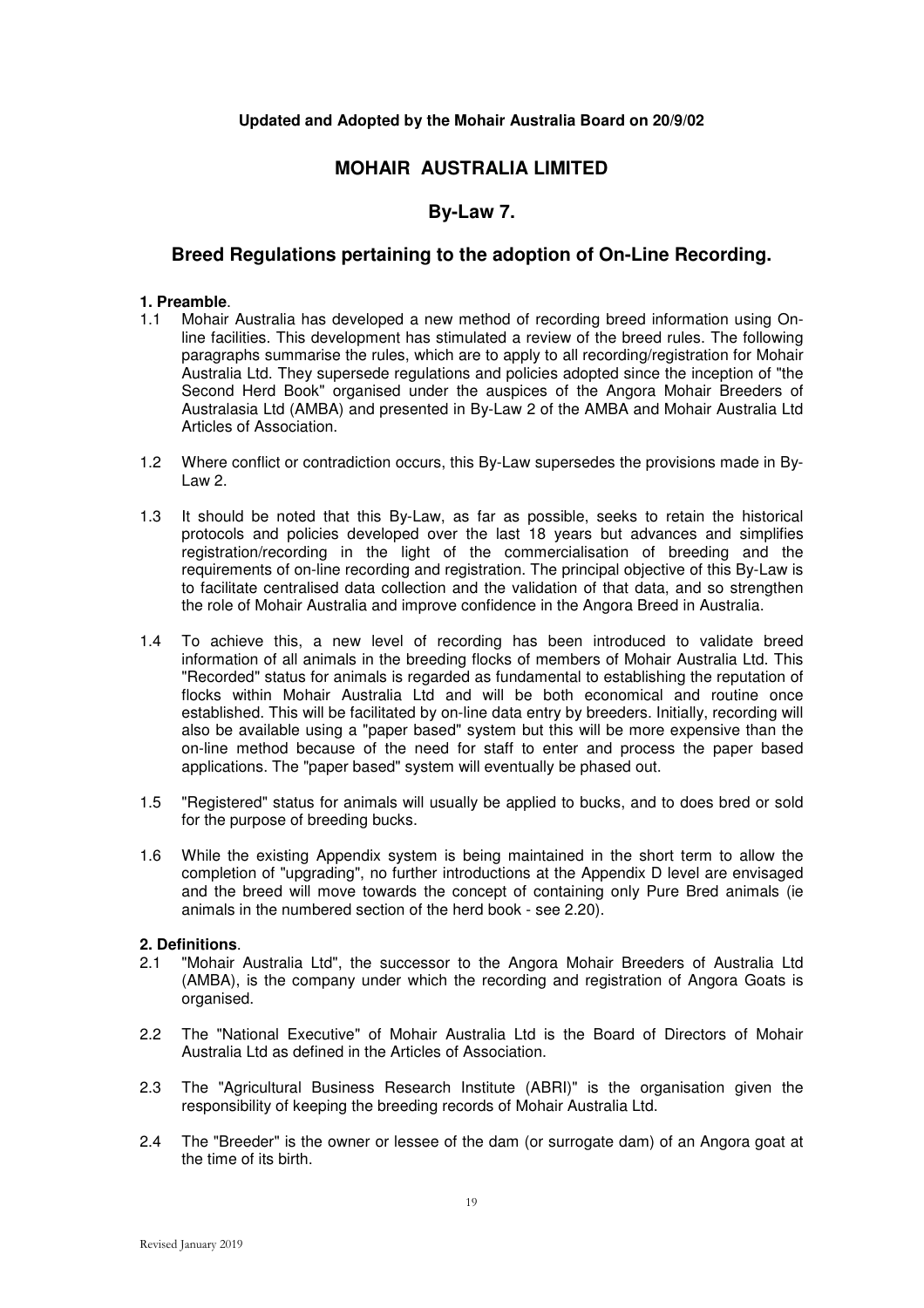- 2.5 The "Vendor" is the seller of a goat.
- 2.6 The "Owner" of a goat is the person recorded as the current owner of an Angora Goat in the records of Mohair Australia Ltd.
- 2.7 The "Lessor" is the owner of a goat being leased.
- 2.8 The "Lessee" is the temporary owner of a goat used for breeding.
- 2.9 The "Breeding Year" is the calendar year.
- 2.10 The "First Herd Book" is the historic record of Angora goats registered by the Angora Breed Society Ltd and the Angora Mohair Association of Australia Ltd, prior to amalgamation and the establishment of the "Second Herd Book" in 1983.
- 2.11 The "Second Herd Book" is the combined record of breeding made up of 17 volumes of the Second Herd Book published annually to 2001 and such volumes published according to the Memorandums and Articles of Association in the future. These volumes provide a list of registered Bucks and Does, Members, Commercial flocks and such other sections required from time to time by the National Executive.
- 2.12 The "Registrar" is the person given the responsibility of maintaining the records in the "Second Herd Book".
- 2.13 A "Buck" is an entire male goat.
- 2.14 A "Doe" is a female goat.
- 2.15 A "Kid" is a young goat, usually under 12 months of age.
- 2.16 A "Recorded" animal is an Angora goat bred by a Breeder Member of Mohair Australia (as defined by the Articles of Association) and accepted by Mohair Australia Ltd following application made by the Breeder, validation of the data by the Registrar, and the payment of such fees set from time to time by the National Executive. A buck may only be accepted as recorded if its sire is registered and its dam is registered or recorded. A doe may only be accepted as Recorded if its sire is Registered and its dam is Registered, Recorded or declared by the Breeder as a "Stud Doe" under the provisions of the "On-Farm" recording system applying until 31st December 2001.
- 2.17 A "Registered Buck" is a buck bred by a Breeder Member of Mohair Australia Ltd (as defined by the Articles of Association) and accepted by Mohair Australia Ltd following application made by the Breeder, validation of the data by the Registrar, and the payment of such fees set from time to time by the National Executive. A Buck may only be Registered if its sire and its dam are Registered.
- 2.18 A "Registered Doe" is a doe bred by a Breeder Member of Mohair Australia Ltd (as defined by the Articles of Association) and accepted by Mohair Australia Ltd following application made by the Breeder, validation of the data by the Registrar, and the payment of such fees set from time to time by the National Executive. A Doe may be registered if its sire is Registered and its dam is Registered or Recorded or a "Stud doe".
- 2.19 The "Herd Book Number" is the unique number given to a registered or recorded Angora Goat by the Registrar indicating its acceptance by Mohair Australia Ltd.
- 2.20 The "Numbered Section of the Herd Book" is the list of bucks and does with their Herd Book Numbers, which are deemed to be Pure Bred Angora Goats.
- 2.21 "Upgrading" is the process of backcrossing to Registered bucks over five generations to produce Angoras eligible for Registration. Does are given the suffix XD, XC, XB or XA to their Herd Book Number and are not considered to be Pure Bred, hence their male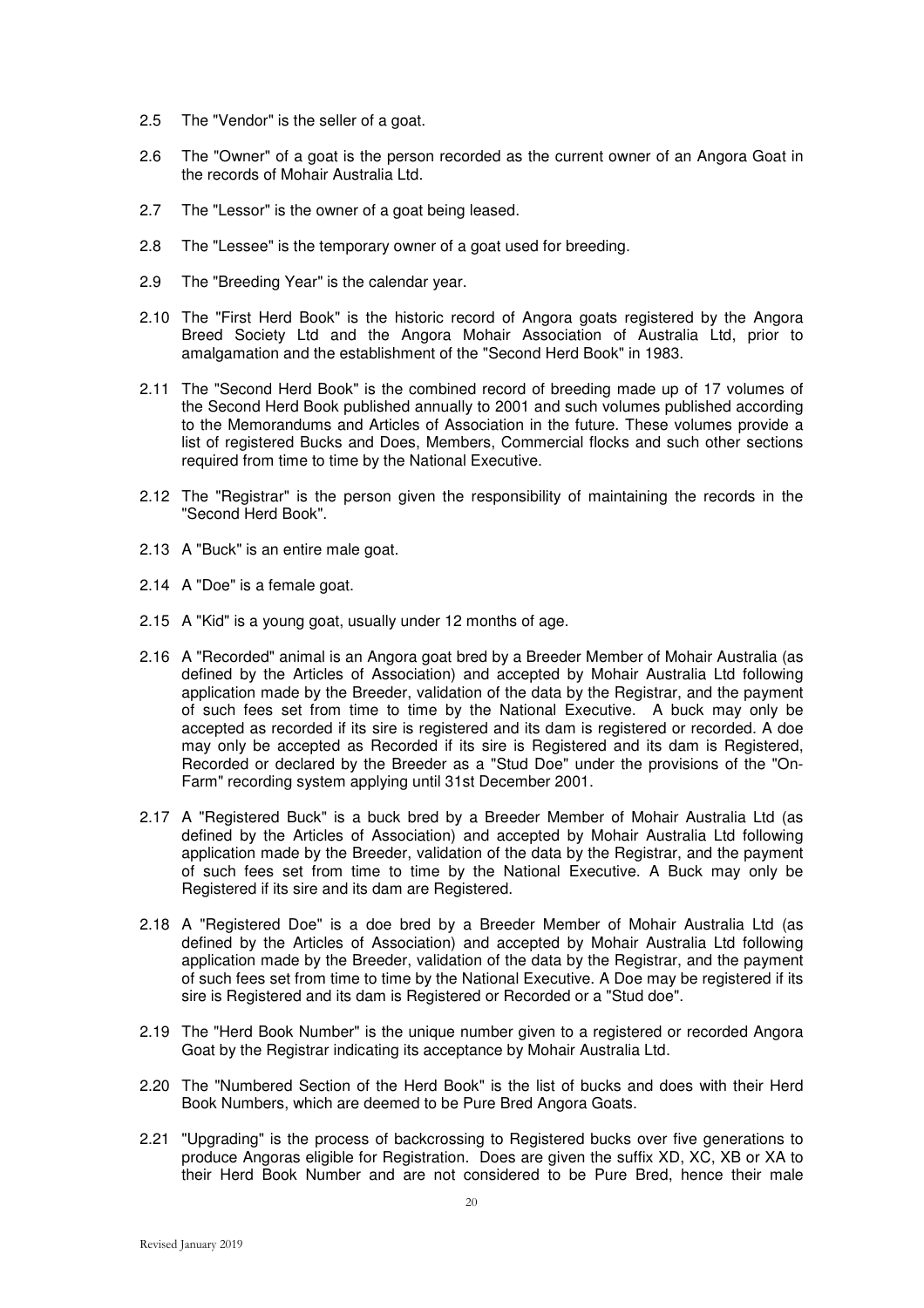progeny cannot be accepted for breeding purposes. The recording of "first cross" or Appendix D does is disallowed under this By-Law and the whole process will be phased out as no further animals enter the upgrading system.

- 2.22 An "On-Farm Recorded Stud Doe" (or a "Stud Doe") is a Purebred or Appendix doe traceable to ancestors Registered in either the First or the Second Herd Book. The Breeder of such does can produce records to that effect. Persons other than the Breeder who now own such animals must be able to provide transfer details and pedigrees for such animals. The process of "On-Farm Recording" will cease from 31st December 2001 and it is expected that all such recorded animals will be Recorded with Mohair Australia within 18 months of that date. For purposes of verification, Mohair Australia has required a pedigree showing three generations of registered sires of a doe from which an animal is to be registered. While the submission of such pedigrees will no longer be required to substantiate a request for registration, the breeder must be able to supply such a pedigree on request.
- 2.23 "Classification" refers to the process of inspection and registration as set out in Article 18 and By-Law 2, Clauses 5 and 6. The practice is rarely used but is available in cases where Breeders are suspected of not following the Breeding regulations of Mohair Australia or when animals are imported without adequate records.
- 2.24 A "Stud Prefix" is the name allocated by Mohair Australia to an Angora flock owned by a Breeder Member. The Prefix forms the first part of the name of each animal bred in that Member's flock.
- 2.25 A "Tattoo" comprises the Tattoo Brand allocated to the Breeder Member (usually 3 letters) which is exclusive to the Member, and the Tattoo Number which can be an alpha-numeric combination unique to an individual animal. The tattoo brand is placed in one ear and the number in the other, according to custom, and combined, makes up the distinguishing identity of an animal.
- 2.26 The "On-line system" is the service provided by ABRI using the Internet, enabling Recording, Registration and Herd Book access to members of Mohair Australia Ltd.
- 2.27 "Transfer" is the process of recording the current ownership of an animal in the records of Mohair Australia. The Vendor completes the transfer details on a prescribed form and is responsible for lodgement with the transfer fee as set down from time to time by the National Executive.
- 2.28 The "Herd Book Certificate" is the form produced by Mohair Australia containing details of the breeder, the ownership and the pedigree for a particular animal. Certificates will take a form determined from time to time by the National Executive.

#### **3. Forms**.

- 3.1 A "Herd Book Entry Form" is the form on which a Breeder makes application for Registration or Recording. The form may be either a printed document or an On-line page.
- 3.2 A "Transfer Certificate" is the document used to submit details of change of ownership to Mohair Australia Ltd. Such a form is printed on the reverse side of a Herd Book Certificate printed by ABRI and on the bottom of an On-line generated Herd Book Certificate.
- 3.3 A "Service Certificate" is the form required by a Breeder to validate the use of a sire not owned by the breeder at the time of conception of a kid.
- 3.4 An "Embryo Implant/Flush Notification Form" is the form required by a Breeder when embryo transfer is used by a breeder.
- 3.5 A "Transfer of Ownership of an Embryo Form" is the form required by a Breeder when a frozen embryo is sold or recipient doe is sold "in kid" to a person who is not the owner of the donor doe.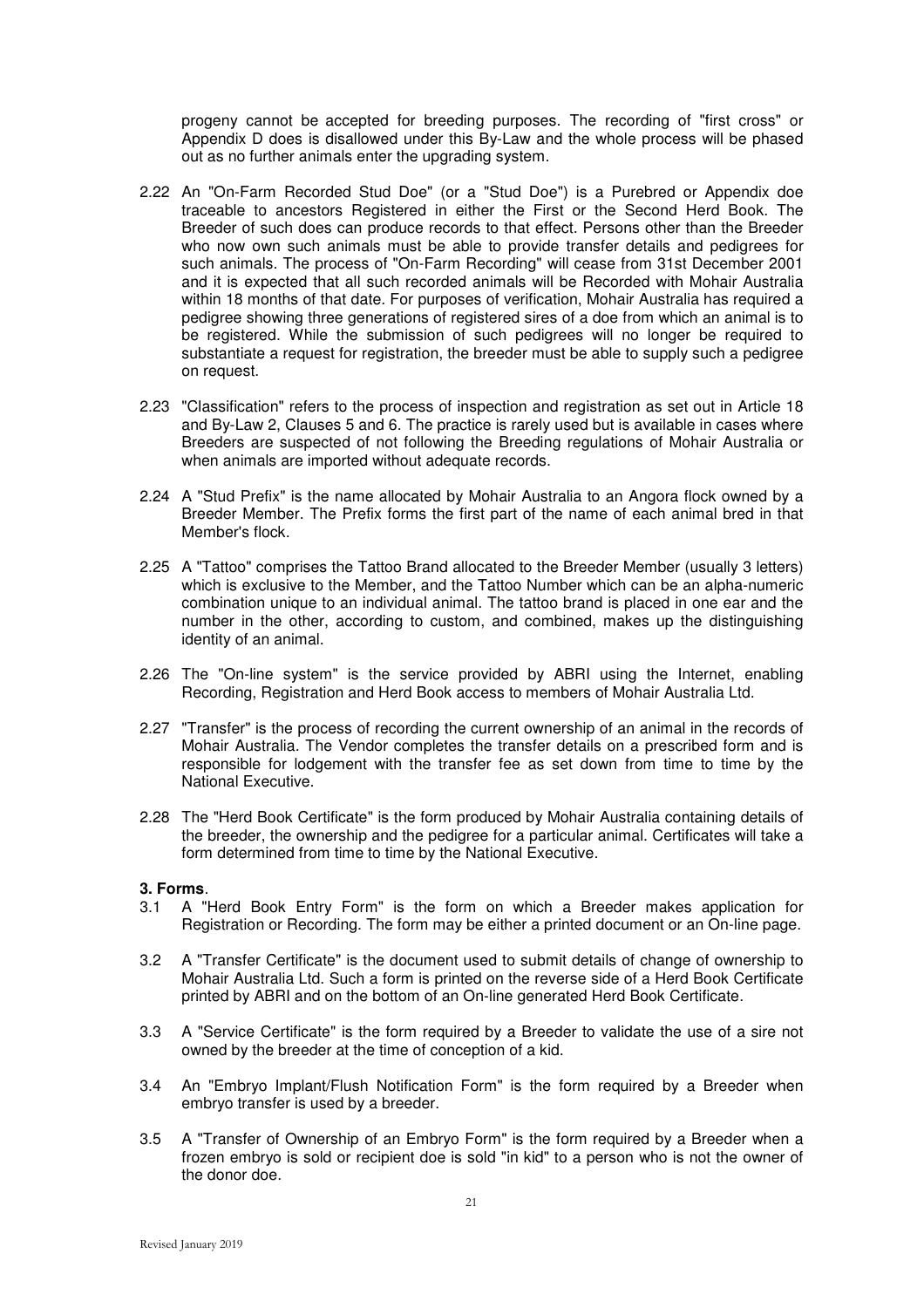- 3.6 An "Artificial Insemination Form" is the form required by a Breeder when semen is used from a buck not owned by the breeder at the time of conception.
- 3.7 A "Lease Form" is the form required by Mohair Australia Ltd when an animal is leased for a specific time for breeding purposes. In practice this is a variation of the Transfer Form.

#### **4. Breeder membership**.

- 4.1 In accordance with Articles 5, 6, 7 and 8 membership is granted to breeders and a membership number is allocated. This number is used to indicate ownership of individual Registered and Recorded animals.
- 4.2 Joint ownership between members is available and each membership number can be attached to individual Registered or Recorded animals. Such animals may be used for breeding in flocks of the joint ownership.
- 4.3 Only the Breeder of an animal may Record or Register an animal and it must bear the Tattoo of the Breeder. Kids sold "at foot" must be tattooed, Registered/Recorded, and Transferred to the new owner.
- 4.4 Breeders must be financial at the time of an animal's birth if an animal is to be eligible for Recording or Registration. Any applicant wishing to be re-admitted to breeder membership and retain their original Stud Prefix and Tattoo must pay all subscriptions and fees incurred during the period that the membership lapsed.
- 4.5 Lapsed Breeder Members wishing to re-join using a new Prefix and Tattoo may do so but all animals bearing the original prefix and Tattoo must be transferred to the new flock at the current fee.
- 4.6 A Prefix and Tattoo may be transferred to a new owner at the discretion of the National Executive. The ownership of the flock is deemed to have changed and the new owner becomes the Breeder of animals born in that stud from the date of change.
- 4.7 Breeders wishing to make application for Recording of Registration, pursuant to sub-Clause 4.4, must be financial at the time of lodging such application by payment of a full year subscription unless an exemption for special circumstances has been granted by the National Executive.

### **5. Arrears in fees**.

5.1 No Herd Book Registrations, Recordings or Transfers will by be processed until monies in arrears owing to Mohair Australia Ltd are paid.

#### **6. Registration of Breeding Flocks or Studs**.

- 6.1 A Breeding Flock (Stud) may only be registered by a Breeder Member of Mohair Australia Ltd.
- 6.2 Registration and Recording of animals born before the Flock is registered may occur at the discretion of the Registrar.

### **7. The Stud Prefix.**

- 7.1 Registration of a Breeding Flock (Stud) requires the Breeder to nominate a "Stud Prefix" which will be the unique name of the flock and become the first part of the name of any animal Recorded or Registered by the breeder. The Stud Prefix cannot be changed.
- 7.2 At the time of application for a Stud Prefix, up to six alternatives may be submitted for approval by the Registrar who will choose, from the order provided, a name, which is not in use and does not conflict with those of any current or past Stud Prefix. The Prefix shall have no more than 17 characters.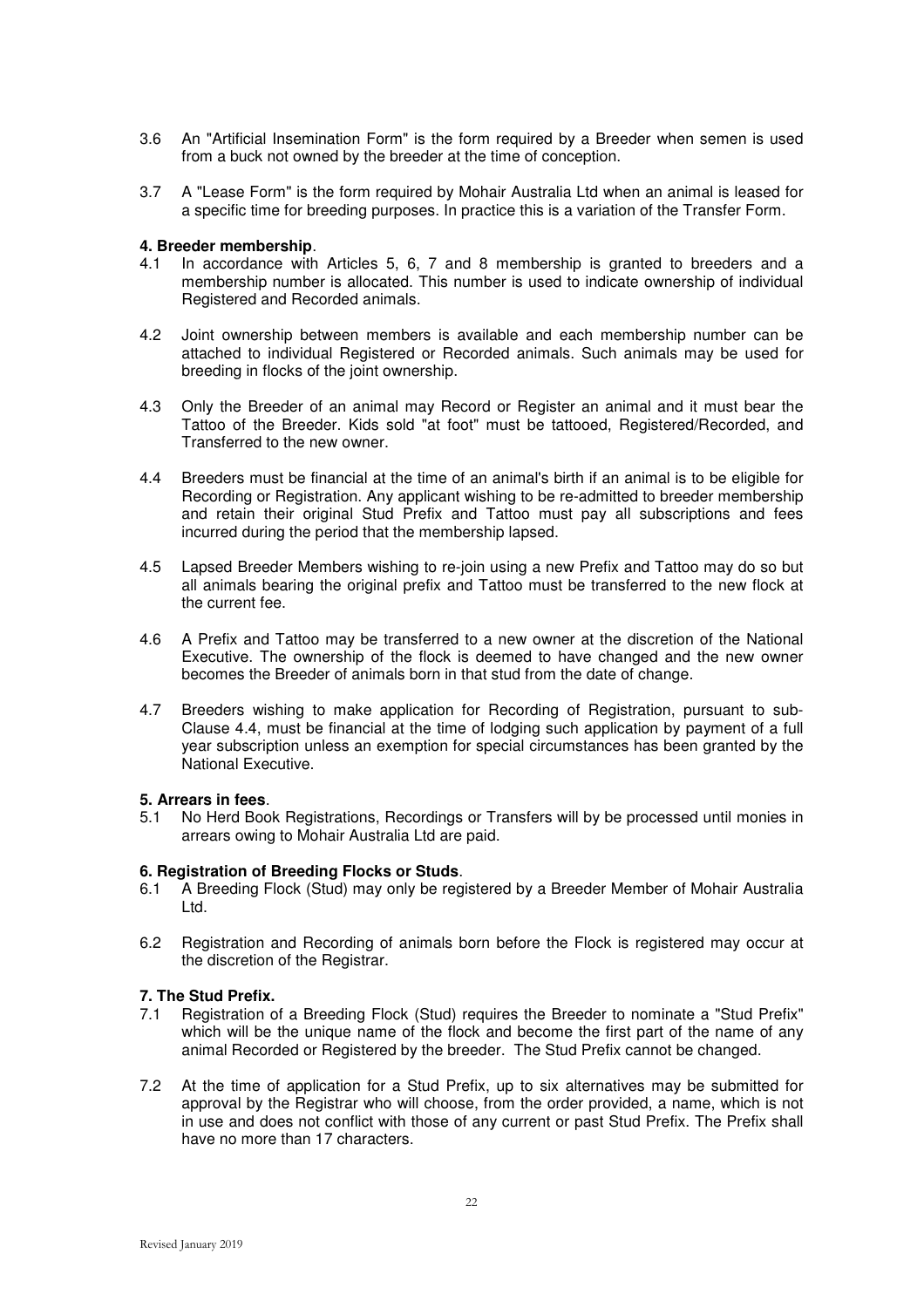7.3 The Stud Prefix will make up the first part of the animal's name which, including the prefix, will have no more than 25 characters including not more than 3 spaces.

### **8. Stud Tattoo Brand.**

- 8.1 Registration of a Breeding Flock (Stud) requires the Breeder to nominate a "Stud Tattoo brand" for the Flock's exclusive use as the Studs identifying tattoo.
- 8.2 At the time of application for a Stud Prefix, up to six alternative tattoo brands (usually three letters) may be submitted for approval by the Registrar who will choose, from the order provided, a tattoo brand, which is not in use and does not conflict with those of any current or past Stud tattoo brand.
- 8.3 The Tattoo Brand must be tattooed in one ear (preferably the right) together with a unique number (in the other ear) of every animal to be Recorded or Registered with Mohair Australia Ltd. Together, the Tattoo Brand and Number make up the identifying tattoo of the animal.
- 8.4 Tattooing must be done before the animal is Recorded or Registered and if the tattoo becomes illegible, must be re-done in a way as to not obliterate or change any part of the original tattoo. A Statutory Declaration must accompany such action to the Registrar stating the reason for the re-tattooing.
- 8.5 A Cull symbol (a "C" placed in both ears) may be applied by the current owner or by the authority of Mohair Australia Ltd, indicating that the animal and its progeny cannot be recorded or registered by Mohair Australia. If already recorded or registered the owner must inform the Registrar who will remove the animal from the active list.

### **9. Registration and Recording**.

- 9.1 Only the Breeder may Record or Register an animal.
- 9.2 The Breeder must be able to provide all information required for the Recording or Registration of an animal. The successful application for and processing of a Recording/Registration shall be accepted as a declaration that the Breeder can provide proof of the legitimate use of a sire or an embryo donor where the Breeder is not the owner of such animals.
- 9.3 No Recording or Registration will be completed until payment is received.
- 9.4 The use of the "Stud Doe" option for indicating the Dam of a Registered or Recorded Doe is deemed to be a declaration by the Breeder that the said animal traces without flaw to ancestors registered in the First or Second Herd Book and that the Breeder can provide a pedigree demonstrating this traceability. Refer to clause 2.22 for definition.
- 9.5 Following an initial 18 month period, all animals born in a breeding year must be recorded by the 30th June in the second year following the breeding year. After the initial phase, a penalty rate of double the current rate will apply to Recording after 24 months of age.
- 9.6 Failure to submit an application for Recording of substantially all animals born in a year may result in deregistration of the Flock or Stud by the National Executive.
- 9.7 The National Executive may accept the Registration application for animals imported into Australia.
- 9.8 The National Executive may arrange Inspections/Classification of an animal or a flock and the Stud records of a Member and may De-register or revoke the Recorded status of animals based on the report of the Inspector/Classifiers. The National Executive may accept recommendations to register animals in the Appendix section of the Herd Book.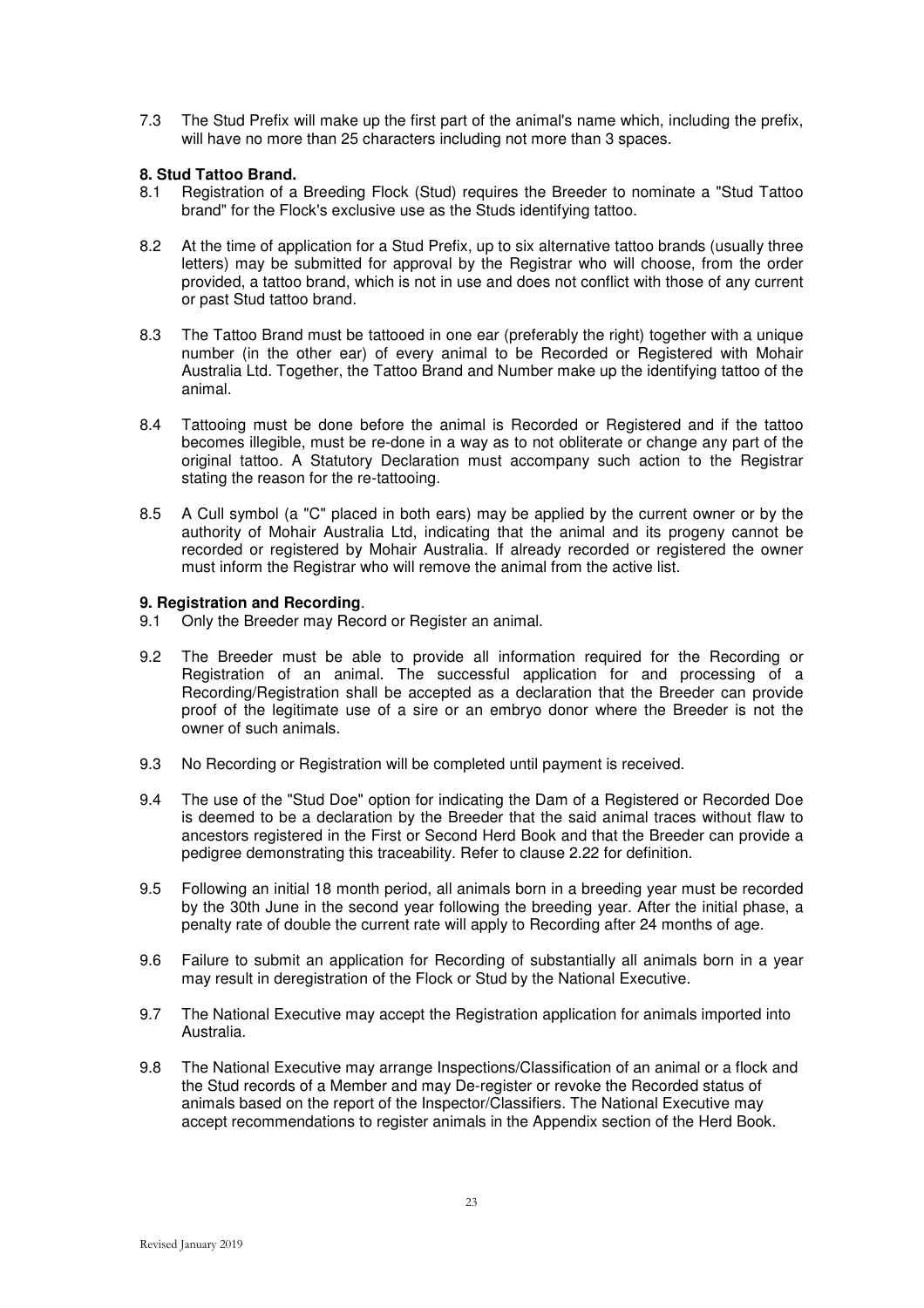9.9 Costs associated with the inspection and registration of imported animals and the inspection and de-registration of animals shall be borne by the importer or the breeder involved.

### 10. **Transfer of animal to new Owners**.

- 10.1 Vendors of Registered or Recorded animals are required to complete and return a Transfer form to Mohair Australia Ltd within 90 days. Transfer details include the current owner, the transfer date, the identity of the animal and the identity of the purchasing flock. If the animal is a female and has been joined, the identity of the buck used is required and must be entered on the Transfer Certificate.
- 10.2 Transfer is carried out by the Vendor by one of the following:
	- a) completing the reverse side of the traditional Herd Book Certificate, or
	- b) completing the transfer information at the bottom of the Certificate supplied On-Line from the Animal Enquires Section of the On-Line Herd Book, or
	- c) completing the on-line Transfer process.

 The Vendor must return the completed certificate with the transfer fee to Mohair Australia Ltd or, in the case of on-line Transfer, returning the invoice with their payment.

- 10.3 Bulk transfers may be carried out at the discretion of the Registrar using lists of herd book numbers of animals to be transferred to a buyer.
- 10.4 Mohair Australia Ltd. reserves the right to record transfers upon receipt of a Statutory Declaration from a buyer if 90 days from the sale date has elapsed. Under such circumstances the Buyer must pay the transfer fee.
- 10.5 While Mohair Australia has no control over sales of animals to non-members, it will recognise the bona fide purchase of Registered or Recorded animals by members from non members provided a transfer is completed and the transfer fee paid. Such transfers may require a Statutory Declaration.
- 10.6. Since only registered bucks may be used in Mohair Australia breeding, bucks must be registered before transfer. Recorded bucks cannot be transferred.
- 10.7 Special Note. The onus is on the buyer of a Recorded Doe to determine if the Breeder is prepared to allow the Registration on that Doe before purchasing. Male progeny of a Recorded Doe cannot be registered without first the Doe being Registered by the original breeder.

### **11. Disputes and other questions**.

- 11.1 The Registrar may refer disputes and other questions raised from time to time to the National Executive for determination.
- 11.2 Fate or Deactivation. It is possible to deactivate an animal on the database. At present this facility is rarely used. However, at some stage it may become desirable to be able to list active animals. On-line deactivation may become available in the future.

### **12. Fees**.

12.1 Fees may be varied from time to time by the National Executive.

| 12.2 Registration of a Breeding Flock (Stud) including Prefix and Tattoo Brand: | \$60 |
|---------------------------------------------------------------------------------|------|
| 12.3 Transfer of a Prefix and Tattoo Brand:                                     | \$60 |

| 12.4 On-Line Recording of Buck      | \$2.00 |
|-------------------------------------|--------|
| 12.5 On-Line Registration of Doe    | \$2.00 |
| 12.6 Reissue of Certificate On-Line | \$2.00 |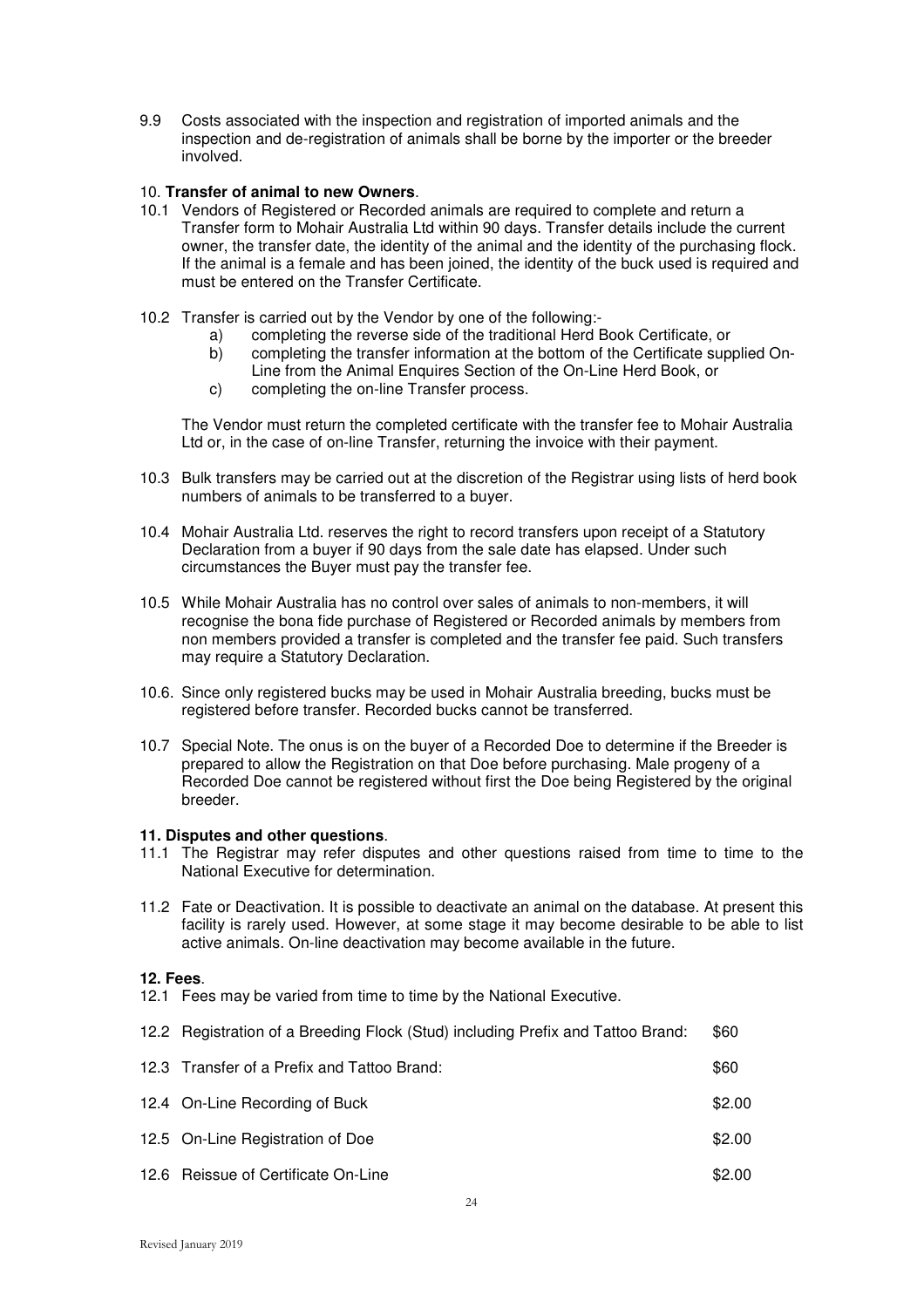| 12.7 On-Line transfer                                               | \$5.00 |
|---------------------------------------------------------------------|--------|
| 12.8 Lease Fee. All lease fees will be at the rate of one Transfer. | \$5.00 |
| 12.9 Manual entries and corrections (by Registrar)                  | \$5 ea |
| 12.10 Permit Fee (AI, ET, Stud Service)                             | \$2.00 |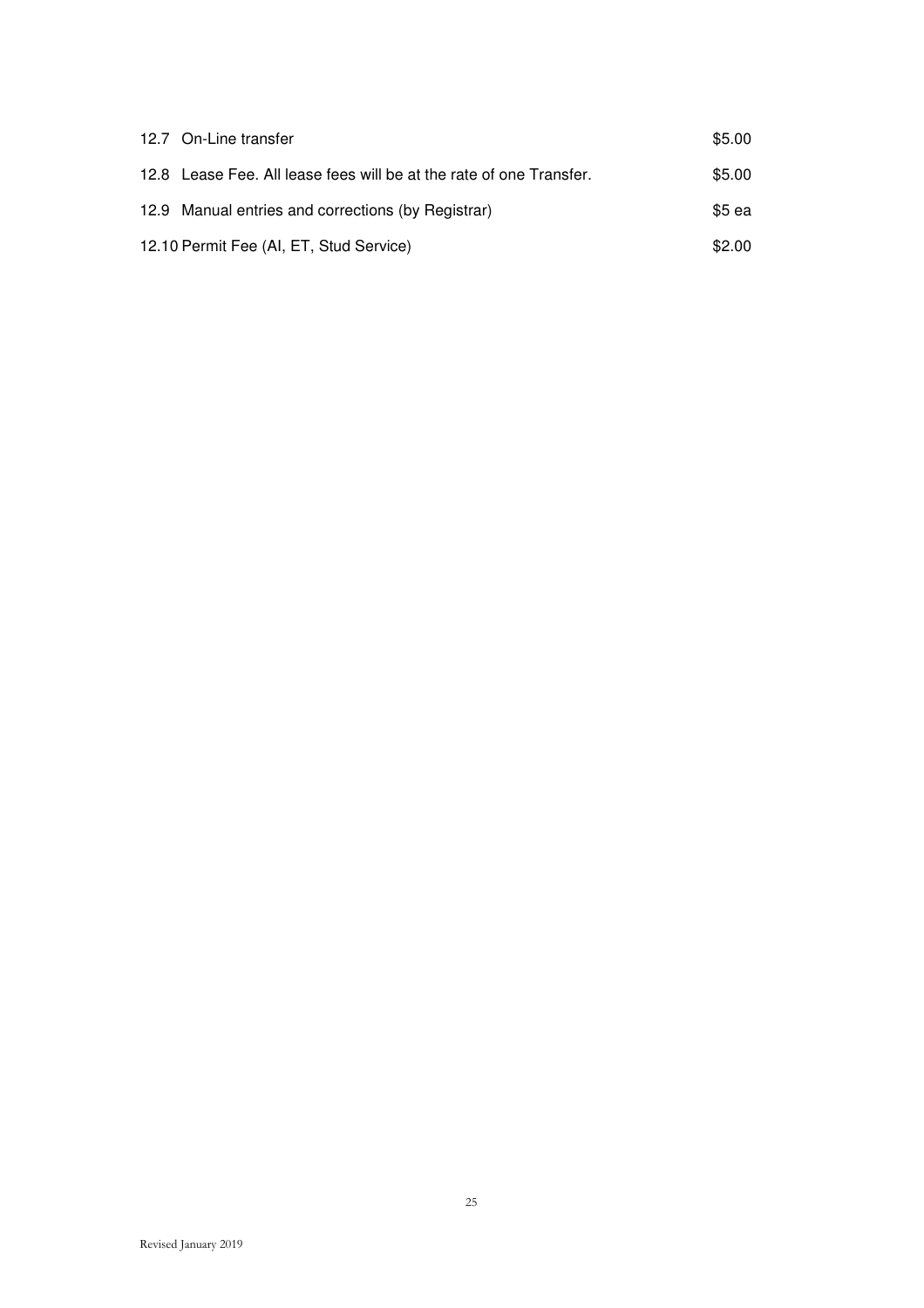## **By-Law No. 8.**

## **Election of National Executive**

- 1 As soon as practicable after 31st May 2007 and subsequently at two year intervals the National Executive shall have prepared a list of members eligible to vote at an election for the National Executive and appoint a Returning Officer to conduct the election.
- 1.1 The Returning Officer shall not be eligible to be a candidate for or to vote in the election.

### 2. **Members Eligible to Vote**:

- 2.1 Life Members
- 2.2 Individuals nominated as voting members of Breeder Memberships which are financial as at 31st May in the year of the election of the National Executive
- 2.3 Individuals nominated as the voting member of Commercial Memberships which are financial as at 31st May in the year of the election of the National Executive.
- 2.4 Individuals nominated as the voting member of Trader Memberships

 Note: Ordinary Members, Education Members and Junior Members are not eligible to vote

### **3 Nominations for the National Executive**:

3.1 The Returning Officer shall call for nominations for election to the National Executive from those members eligible to vote in an election for the National Executive.

### 3.2 A nomination shall be in writing specifying:-

- a) the name and membership number of the person nominated
- b) the name and membership number of a nominator and seconder
- c) be signed by person nominated, the nominator and the seconder.

A Nomination form will be available from Mohair Australia office

- 3.3 Nominations shall be called by the Returning Officer by advertising in the Mohair Australia Ltd. News Sheet and /or by letter to each of the members eligible to vote at the election.
- 3.4 Nominations shall close with the Returning Officer at a specified address, time and date which shall be no earlier than 30 days from the date of calling for nominations.
- 3.5 A member of the National Executive shall hold office for two years and shall be eligible for re-election.

### **4 The Election**

- 4.1 Following the closure of nominations, the Returning Officer shall check that all nominees, nominators and seconders are on the list of those eligible to vote at the election. In the event that a nominee, nominator or seconder is not so listed the Returning Officer shall declare the nomination invalid and nominee advised of same.
- 4.2 In the event that the number of valid nominations is equal to or less than the number of vacancies the Returning Officer shall declare the persons nominated as elected to the National Executive and advise by letter, the Company Secretary, the members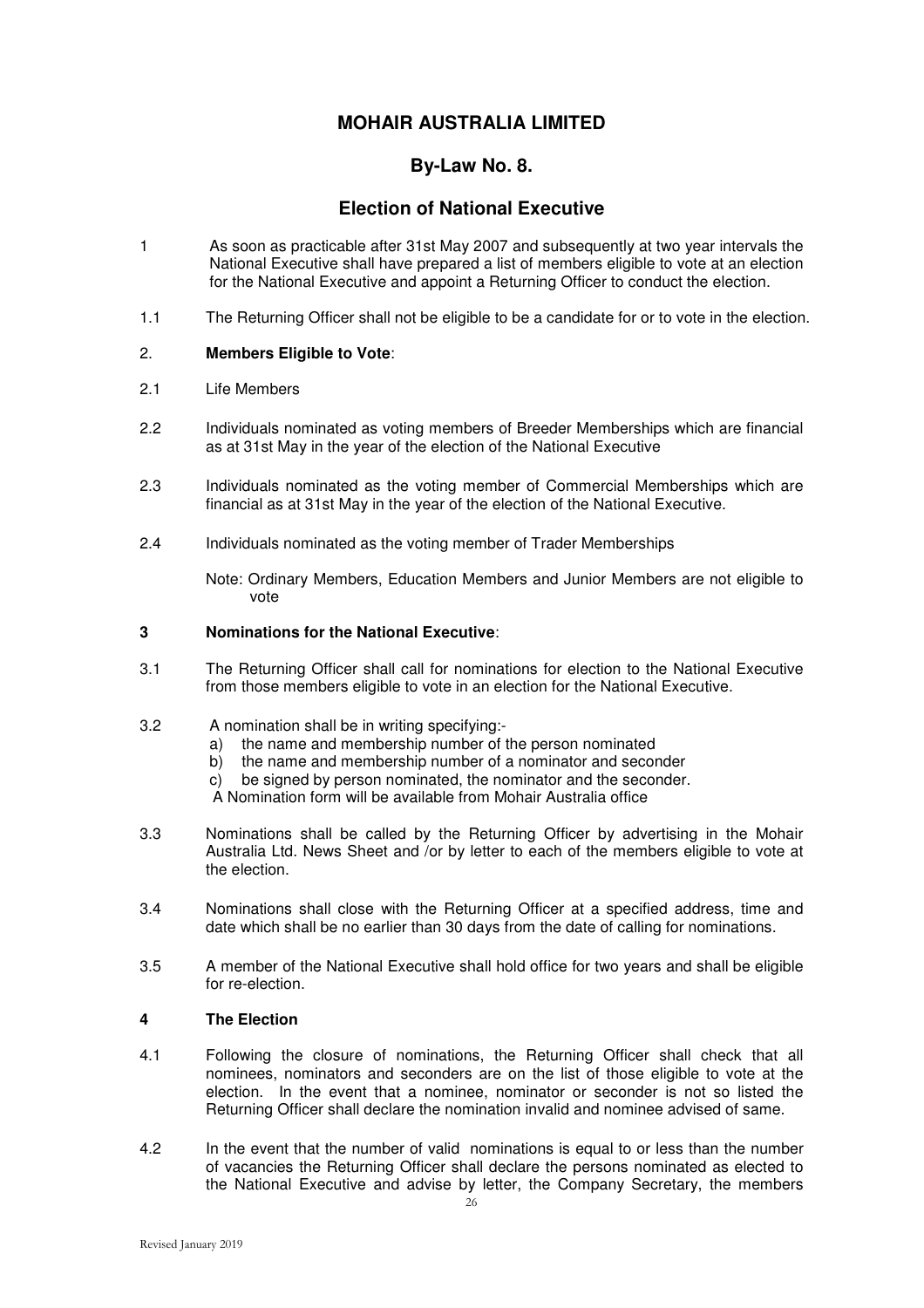elected and announce the result in the next News Sheet.

- 4.3 If the number of nominations received by the Returning officer is less than the number required, the Returning Officer will immediately call for nominations for the number of positions still vacant.
- 4.4 In the event that the number of valid nominations is greater than the number of vacancies the Returning Officer shall conduct a ballot to fill the vacancies.
- 4.5 The position of a nominee's name on the Ballot Paper shall be determined by a draw.
- 4.6 The Returning Officer shall send a Ballot Paper to each person eligible to vote, initialed by the Returning Officer, together with instructions on how to cast a valid vote, an addressed envelope to return the Ballot Paper to the Returning Officer, and advice as to the time and date by which the Ballot Paper must be returned.
- 4.7 The time for the return of the Ballot Paper shall be no earlier than 30 days from the date of dispatch of the Ballot Papers.
- 4.8 To record a valid vote each Voter shall mark the Ballot Paper with a cross in the square beside the name of the person or persons for which they wish to vote.
- 4.9 A Voter may record a vote for any number of nominees but the number of such votes shall not exceed the number of vacancies, the number of such vacancies being indicated on the Ballot Paper.
- 4.10 Ballot Papers indicating votes exceeding the indicated number of vacancies shall be declared invalid and shall not be included in the election count by the Returning **Officer**
- 4.11 The Returning Officer shall advise the nominees the time and place at which the votes will be counted to allow them or their representatives, nominated in writing to the Returning Officer, to act as scrutineers and observe the counting of votes.
- 4.12 The decision as to the validity of a Ballot Paper shall be at the sole discretion of the Returning Officer.
- 4.13 The election shall be on the first past the post system and the Returning Officer shall declare elected those nominees receiving the highest number of votes in order, up to the number of vacancies.
- 4.14 In the event that there be an equal number of votes counted for the last vacancy a draw from the hat shall be conducted by the Returning Officer to decide the last vacancy. The person not elected could be required to fill a casual vacancy on the National Executive should such a vacancy occur, such a vacancy to be filled only until the expiry of the term of the person created by the vacancy
- 4.15 The National Executive meeting convened in accordance with Article 11.8.1 shall be presided over for the duration of the election of the President and Vice-Presidents by a Chairman appointed at the annual general meeting held immediately prior to such National Executive meeting, Such appointment shall be from persons in attendance at this annual general meeting excluding members nominated for election to the National Executive.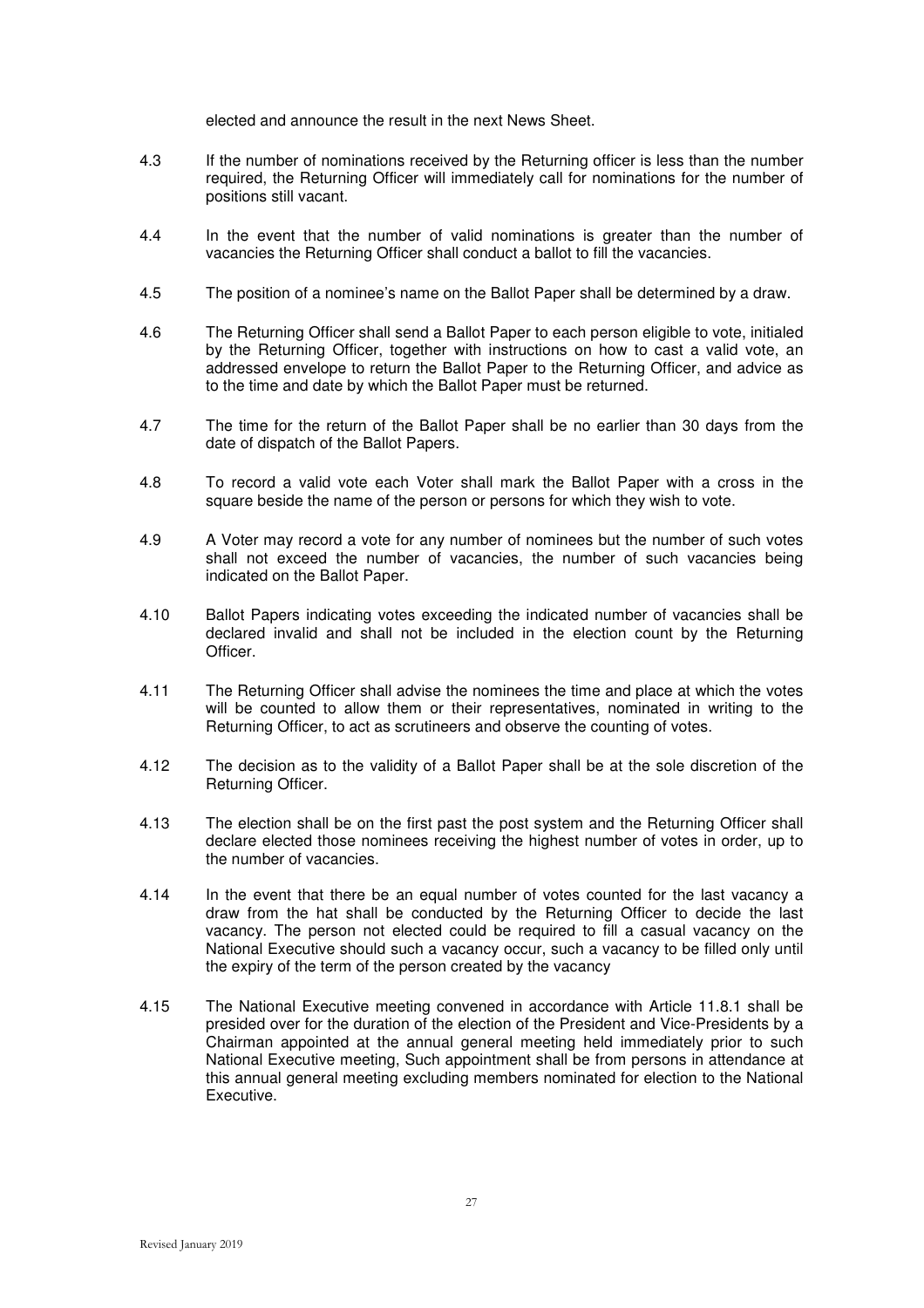### **BY-LAW 9**

## **RECOMMENDED PROCEDURES FOR AWARDING MOHAIR AUSTRALIA LIMITED HONOURS**

The Mohair Australia Limited Honour system permits Regions and Divisions to recognise outstanding service to the Mohair industry at three level, namely Region, Division and National as follows:

### A. THE REGIONAL AWARD

This award in the form of a framed certificate is awarded for outstanding service at Regional level. lt is made on the recommendation of the Region and is to be approved by the relevant Division.

#### B. THE DIVISIONAL AWARD

This is awarded for outstanding service at Division level. It is awarded on the recommendation of the relevant Division and is to be approved by the National Executive.

#### C. LIFE MEMBERSHIP

This award is conferred for outstanding service to Mohair Australia Limited including service to the wider Australian Mohair industry. Nominations can be forwarded from Regions and Divisions to the National Executive who is the only body to approve and confer life Membership.

### GUIDELINES TO BE FOLLOWED

- 1. At any level of award the service recognised must be regarded as having conferred a clear benefit to a large section of the Mohair Industry within that particular level be it National, State or Region. Awards should not be recommended where there has been benefit to only a small portion of the membership or industry at that level.
- 2. A clear requirement at each level is to be that no direct financial benefit has accrued to the potential recipient of an award by virtue of his/her services; purely "enlightened" self interest should rule out any application.
- 3. The services being recognised should be to the Mohair Industry in the broad sense, and therefore may embrace or be concerned with, any aspect of the industry - be it breeding, fibre production, research, processing, marketing, promotion or industry organisation activities.
- 4. A person being recommended for an award does not have to be retired from the industry before any award is made.
- 5. All recommendation for Division and Region awards and nominations for Life Membership are to be in writing and must be accompanied by fully documented supporting evidence before any award can be considered. lf such documentation is lacking further written evidence may be called for before the award can be approved.
- 6. While there is no limit set as to the number of awards to be made in any year, they are for exceptional and outstanding service and are therefore likely to be few in number.

### OBTAINING THE AWARDS

Once an award has been approved by the relevant body, all details should be sent to the National Office to arrange to have the award provided. Please leave enough time to have the award produced, signed/personalised and returned to the awarding body.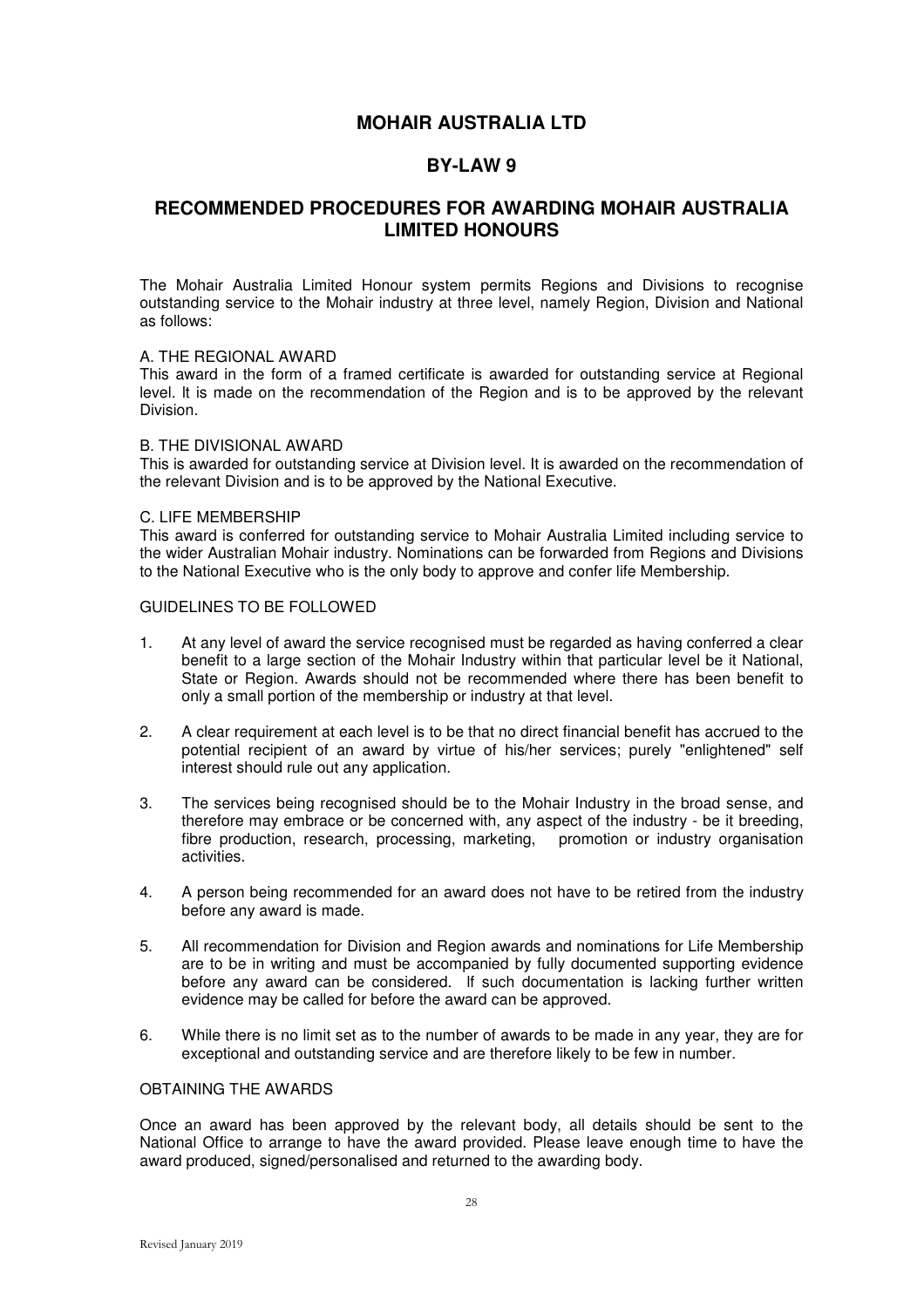## **BY-LAW 10**

## **DIRECTORS' CODE OF CONDUCT**

### **1. Purpose**

- 1.1 The purpose of this code is to record the minimum standards of conduct required of all Directors of the Company
- 1.2 Nothing in this code requires or permits a Director to act in a way which would be a breach of any duty owed by that Director or which would be unlawful

### **2. Duties**

- 2.1 As a fiduciary, a Director must act honestly, in good faith in the best interests of the Company as a whole and for a proper corporate purpose
- 2.2 A Director's duty to act in the best interest of the Company as a whole takes preference to acting in the interests of a member or group of members. This does not mean that a Director may not present the views of those members for consideration by the Board. However in taking any action on those views the Director must act in the interests of the Company as a whole.
- 2.3 Equally a Director must not prefer, promote or protect the interests of any particular group of Directors or the Director's personal or commercial interests at the expense of the best interests of the Company as a whole

### **3. Care and Diligence**

- 3.1 A Director must exercise their powers and discharge their duties with a degree of care and diligence that a reasonable person would exercise if they were a Director in the same circumstances
- 3.2 The statutory business judgement rule contained in section 180(2) of the Act provides a "safe harbour" for directors in relation to their statutory and general law duty of care and diligence. For it to be relied upon, a Director must:
	- (a) make the judgment in good faith for a proper purpose; and
	- (b) not have a material personal interest in the subject matter of the judgment; and
	- (c) inform himself or herself about the subject matter of the judgment to the extent they reasonably believe to be appropriate; and
	- (d) rationally believe that the judgment is in the best interests of the Company.(The belief that a judgment is in the best interests of the Company is a rational one unless the belief is one that no reasonable person in the Director's position would hold)
- 3.3 A Director must not make improper use of information acquired as a Director to gain an advantage for themselves or someone else or cause detriment to the Company
- 3.4 A Director must not take improper advantage of their position as a Director to gain an advantage for themselves or someone else or to cause detriment to the Company,

### **4. Conflicts of Interest**

- 4.1 A Director must not place himself or herself in a position where there is a real sensible possibility of conflict between his or her personal or business interests, the interests of an associated person, or his or her duties to any other company, on the one hand, and the interests of the Company or his or her duties to the Company, on the other hand.
- 4.2 A Director who has a material personal interest in the matters which relate to the affairs of the Company must notify the other Directors of the nature and extent of the interest unless the Director is not required to do so under the Act.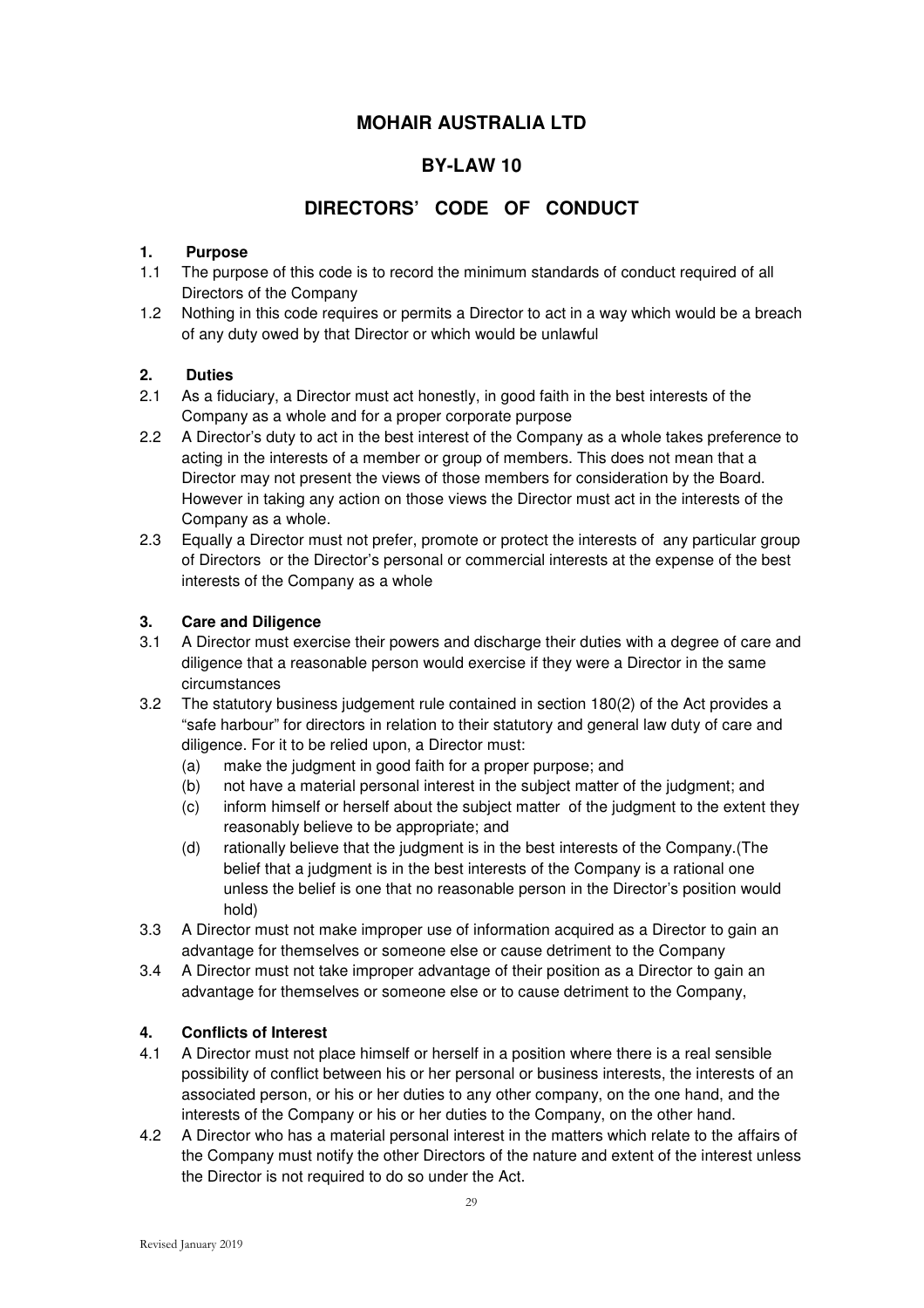- 4.3 A Director who has a material or personal interest in a matter being discussed at a meeting of Directors, must not vote on any resolution in respect of the matter and must not be present whilst the matter is being considered by the meeting.
- 4.4 A Director must not solicit or accept benefits, entertainment or gifts in exchange for, or as a condition of, the exercise of the Director's duties or as an inducement for doing any act associated with the Director's duties or responsibilities. A Director may accept gifts, hospitality or other benefits associated with the performance of their duties if such gifts etc. are;
	- (a) within the bounds of propriety, a normal expression of courtesy or within the bounds of normal standards of hospitality;
	- (b) would not compromise the integrity of the Company; and
	- (c) are not likely to be regarded as compromising the Director's ability to carry out his or her duties in an impartial manner.

### **5. Conduct of Business**

- 5.1 All Directors shall receive all communications to mohair @ mohair
- 5.2 Matters of policy and matters relating to the Board are to be drafted and circulated, for approval, prior to dispatch under the President's signature
- 5.3 A Director must bring an open and independent mind to Board meetings, listen to the debate on each issue raised, consider the arguments for and against each motion and reach a decision that he or she believes, in good faith and on reasonable grounds, to be in the best interests of the Company as a whole.
- 5.4 Each Director must be given the opportunity to put his or her views on issues before the Board. While Directors must treat each other with courtesy and observe the other rules of this Code, Directors should be able to engage in vigorous debate on matters of principle.

### **6. Confidentiality**

- 6.1 Confidential information (including Board papers) received by a Director in the course of a Director's duties remains the property of the person or company from which it was obtained. Accordingly a Director must not disclose such information, the content of discussions and any decisions, resolutions, recommendations or directives given at Board meetings or any confidential communications on the affairs of the Company, unless that disclosure:
	- (a) has first been duly authorised by the Board; or
	- (b) is required by law; or
	- (c) is made by the President, but only where the President honestly and reasonably believes that such disclosure would not constitute a breach of the President's statutory or general law duties as a Director.
- 6.2 A Director must not knowingly or recklessly disseminate false or misleading information about the Company, any other Director or the content of any discussions at any Board meeting.

### **7. Professional Integrity**

- 7.1 A Director must not be discourteous towards fellow Directors or make personal attacks on a Fellow Director.
- 7.2 A Director must not engage in conduct, or make any public statement, likely to prejudice the company's business or likely to harm, defame or otherwise bring discredit upon or denigrate the Company or any of its Directors.

### **8 Adherence to Code**

 8.1 A Director must, at all times, comply with the spirit, as well as the letter, of the law and the standards set out in this code.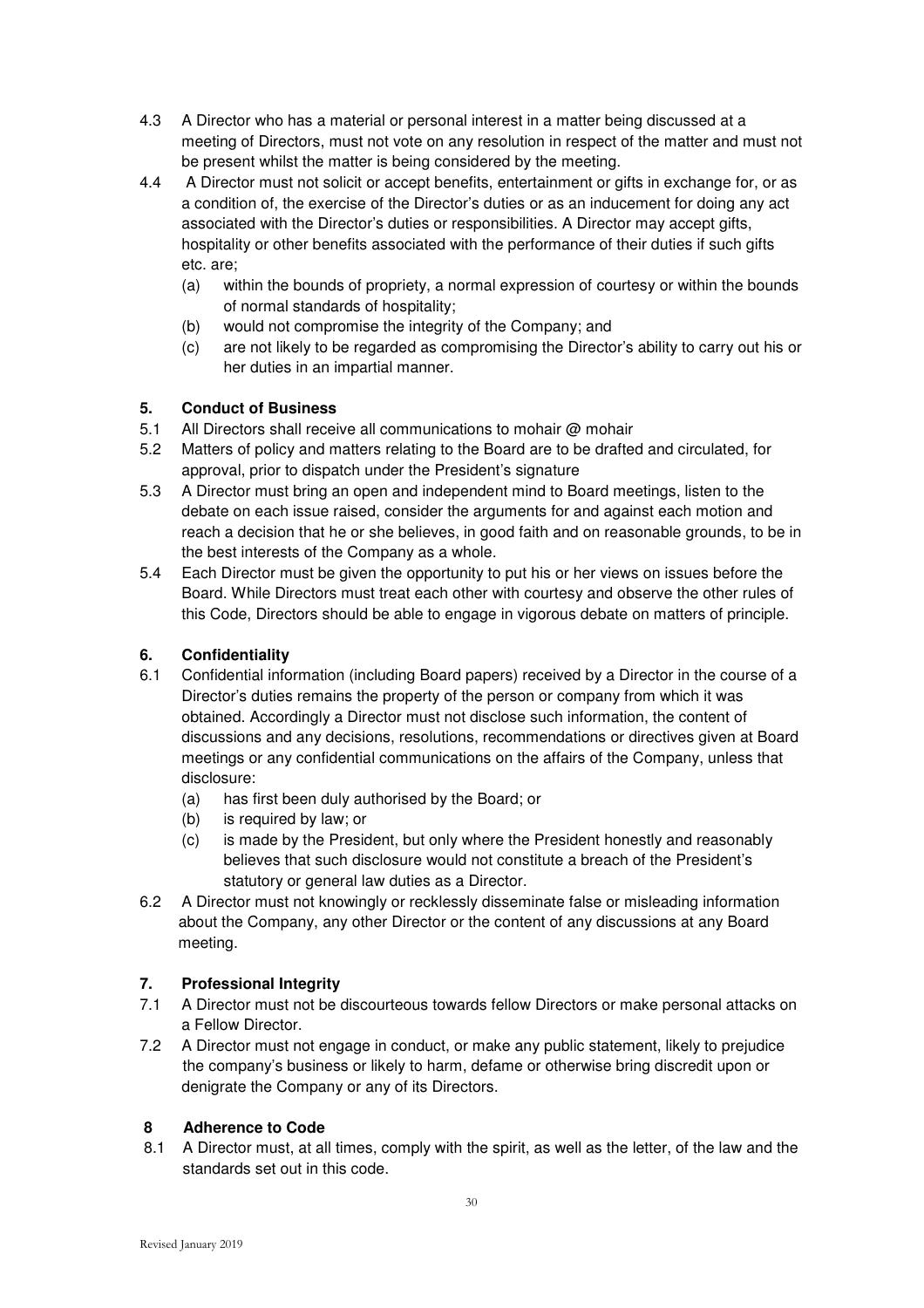### **9. COMPLAINTS and SANCTIONS**

- 9.1 If this code is to be adhered to there must be sanctions which can be imposed in respect of breaches. Such breaches may be relatively minor warranting only a caution or reprimand, or they may be serious, or engaged in repeatedly, or as part of a course of conduct which is a serious threat to the interests of the Company, including where Directors are hampered in or deflected from performing their duties.
- 9.2 A written complaint concerning a Director other than the President should be made to the President.
- 9.3 A written complaint concerning the President should be made to the Vice President
- 9.4 The officer to whom the complaint is made shall mediate the complaint to resolve the matter
- 9.5 Should the officer not be able to resolve the complaint it shall be referred to the Board for resolution
- 9.6 If the Board resolves that the breach is so serious as to warrant removal of the relevant Director from office in accordance with the Act, the board shall call a meeting of members for the consideration of such a motion.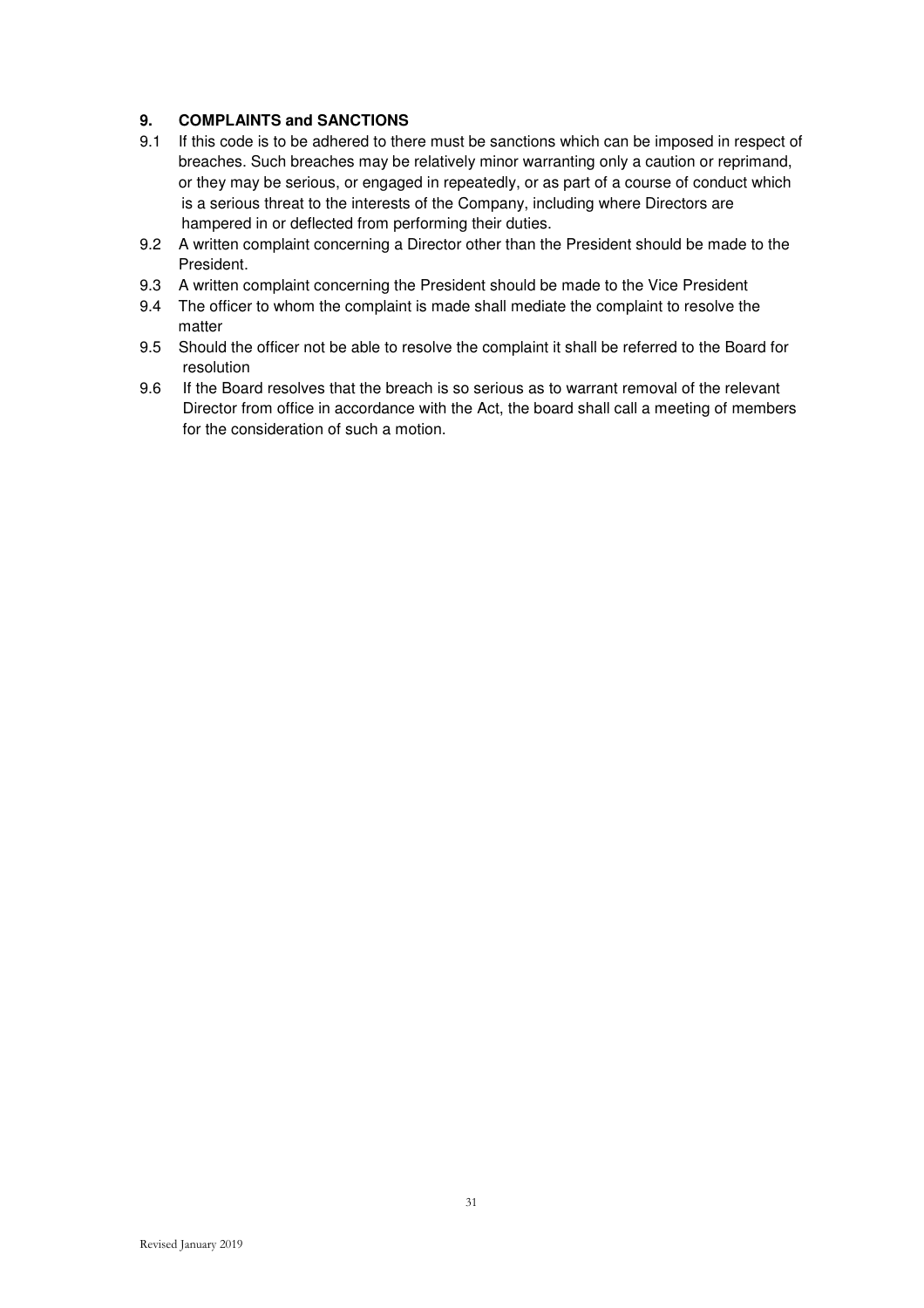### **By-Law No. 11.**

### **Relating to All Forms of Media**

### **PURPOSE**

This By-Law aims at giving members of Mohair Australia Limited an understanding of what they can post on and offline, and how any carelessness may lead to mishap for them and/or Mohair Australia Limited.

Mohair Australia Limited recognises blogs, networking sites, and other media platforms as possible tools to support the Company's operational goals. This By-Law covers the following social media channels, as well as any others we may have missed:

- Facebook
- Instagram
- Twitter
- YouTube
- Google+
- LinkedIn
- Snapchat
- Pinterest
- Podcasts
- Print

This By-Law applies to members when they partake in any form of media that relates to Mohair Australia Limited. It also applies to participation in social media at any time that they speak on behalf of Mohair Australia Limited; identify themselves as a member of Mohair Australia Limited or as affiliated with Mohair Australia Limited; or discuss Mohair Australia Limited or its affiliates.

#### **WHO IS COVERED BY THIS BY-LAW**

This By-Law will cover all members of Mohair Australia Limited at all levels, including; National Executive, Regions and Divisions.

#### **WHY USE SOCIAL MEDIA?**

Social media helps to influence decisions and enables Mohair Australia Limited as a business to entice new clients and grow our portfolio and what we can offer. Social media is a place to form conversations and build some great connections, so don't forget to be nice, have fun and network to build relationships and create a rapport whilst building Mohair Australia Limited.

#### **RULES AND REGULATIONS**

This section outlines Mohair Australia Limited's expectations for your conduct on social media as a Mohair Australia Limited member.